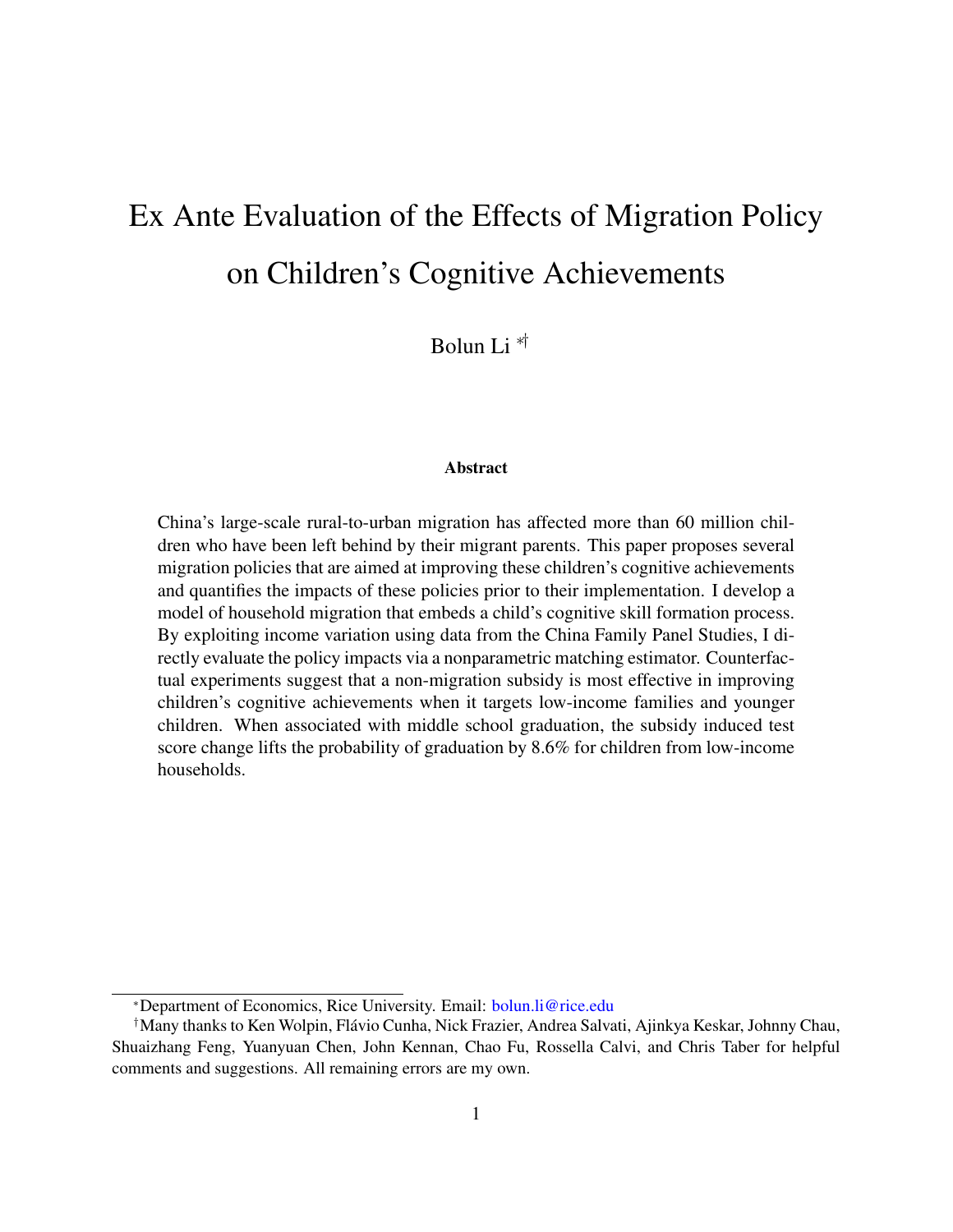# <span id="page-1-2"></span>1 Introduction

The rapid economic growth in China has led to roughly [1](#page-1-0)60 million<sup>1</sup> rural residents moving to urban areas in search of higher incomes. This large-scale rural-to-urban migration has affected over 60 million children aged 0-18 who have been left behind by their migrant parents due to institutional barriers, such as China's household registration system and the capacity constraints of local schools in urban areas. A growing consensus in the literature emphasizes the negative association between parental migration and the cognitive development of rural-origin children.<sup>[2](#page-1-1)</sup> However, little is known about how to design migration policies that are aimed at improving the cognitive outcomes of these children.

The main ambition of this paper is to analyze the impacts of hypothetical migration policies on children's cognitive development prior to implementation. In the absence of data on the treatment group, an economic model is often required to evaluate program impacts ex ante. Specifically, I formalize a model in which a child's cognitive skill formation process is nested within household migration decision making. Parents choose whether to move or stay. A child is left behind at the home location if parents choose to migrate. A household receives stochastic income based parental migration decision. Child cognitive outcome is determined by the parental migration decision and the associated household income level. Parents make optimal migration decision to maximize household utility subject to their budget constraints and the production technology of a child's cognitive achievement. I use this model to predict the effects of hypothetical migration policies on the cognitive achievements of rural-origin children who remain in rural areas.

The standard econometric approach for evaluating policy impact ex ante usually involves two stages. A structural model is estimated first; then, policy-invariant model primitives are used to simulate counterfactual experiments. However, this paper sidesteps the process of estimating the full structural model and directly evaluates counterfactual policy impacts by exploiting the specific variation in the data that provides an analogue of policy variation.

Two policy experiments are considered in this paper. The first policy is restricting parents from

<span id="page-1-0"></span><sup>&</sup>lt;sup>1</sup>China National Bureau of Statistics 2012

<span id="page-1-1"></span><sup>&</sup>lt;sup>[2](#page-3-0)</sup>See Section 2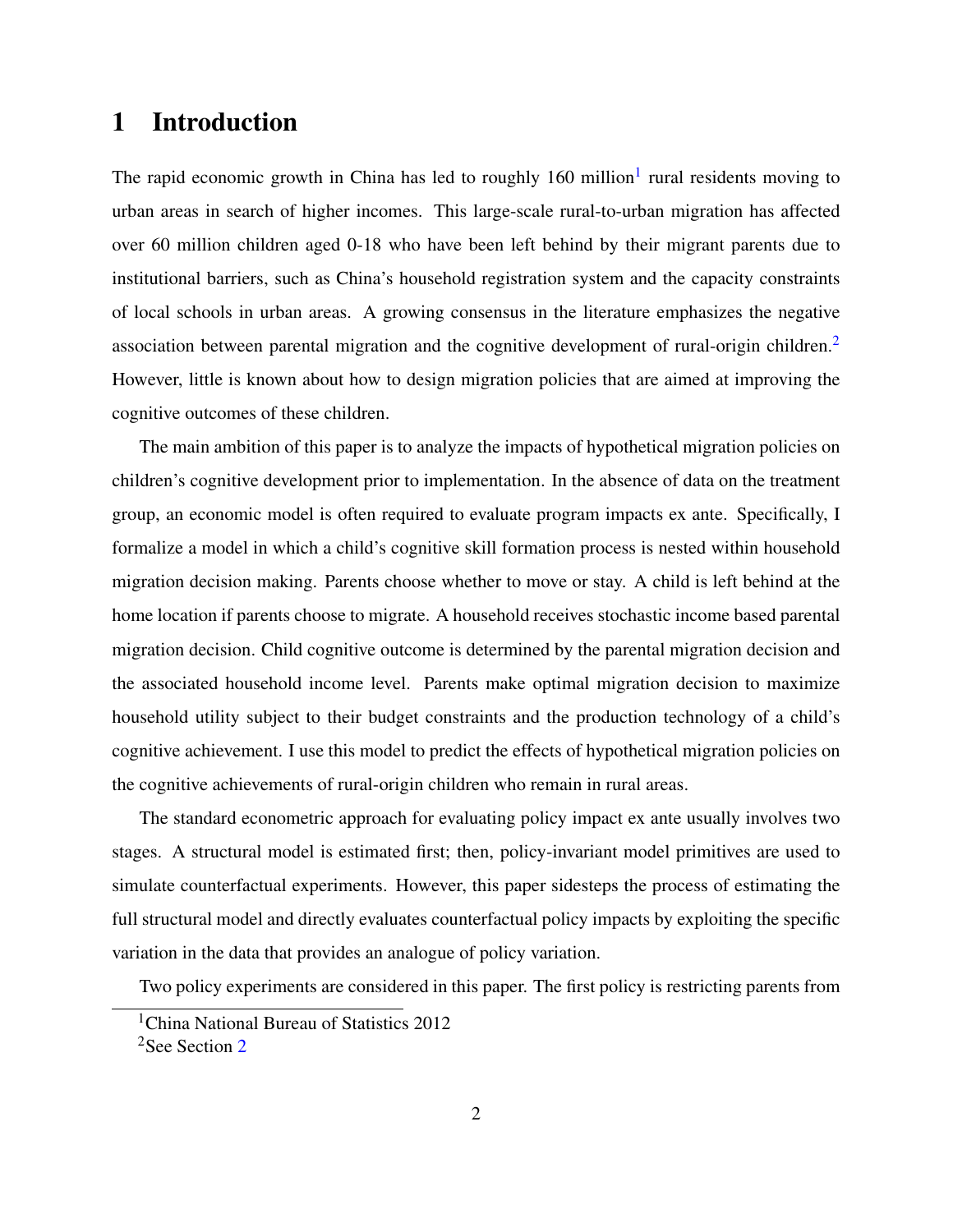migrating for work. This policy is aimed at improving a child's cognitive achievement through increased time investments under the assumption that parents are more likely to spend time with their children when they are forced to stay in rural areas. Although restricting migration seems out of equilibrium, it is in line with a recent policy recommendation from the State Council of China as well as general attitudes of metropolitan government. The policy, State Council Opinions on Efforts to Strengthen Care and Protection of Rural Left-Behind Children [\(Ministry of Human](#page-28-0) [Resources and Social Security of the People's Republic of China,](#page-28-0) [2016\)](#page-28-0), states that parents are required to return home when there is no legal guardian or when a legal guardian is incapable of taking care of the children. In addition, migrant schools, which are constructed for children of migrant workers in urban areas, have been shut down by local government in recent years in major cities like Beijing and Shanghai as a way to force migrant workers to move back (Chen  $\&$ [Feng,](#page-27-0) [2013;](#page-27-0) [Duncan & Mao,](#page-27-1) [2011;](#page-27-1) [Edes & Inskeep,](#page-27-2) [2017;](#page-27-2) Hernández & Zhao, [2017\)](#page-28-1). Due to restrictions on the choice set, the economic model upholds a nonparametric matching estimation strategy absent any data on treated individuals.

The second policy is providing a subsidy to a household if the parents do not migrate for work. The subsidy is aimed at improving a child's cognitive achievement through increased time investments as well as material inputs since parents are incentivized to stay with a higher level of household non-migrant income. This experiment also coincides with the previous policy recommendation on left-behind children [\(Ministry of Human Resources and Social Security of the](#page-28-0) [People's Republic of China,](#page-28-0) [2016\)](#page-28-0), which proposes tax cut if migrant workers move back and start business at rural home location. Because the subsidy operates only through the budget constraint, the impact of non-migration subsidy can also be estimated directly using a nonparametric matching technique. However, the variation in household income is required to estimate the effect of the subsidy on migration behavior and children's cognitive outcomes.<sup>[3](#page-2-0)</sup>

<span id="page-2-0"></span>However, partial observability of income poses a challenge to the implementation of the match-

 $3$ Another counterfactual that could be answered by the current framework, see Section [4,](#page-7-0) is to subsidize parents if they migrate with their children. I do not consider this policy experiment because China's household registration system and the capacity constraints of urban schools prevent children with rural household registration from attending local schools in urban areas.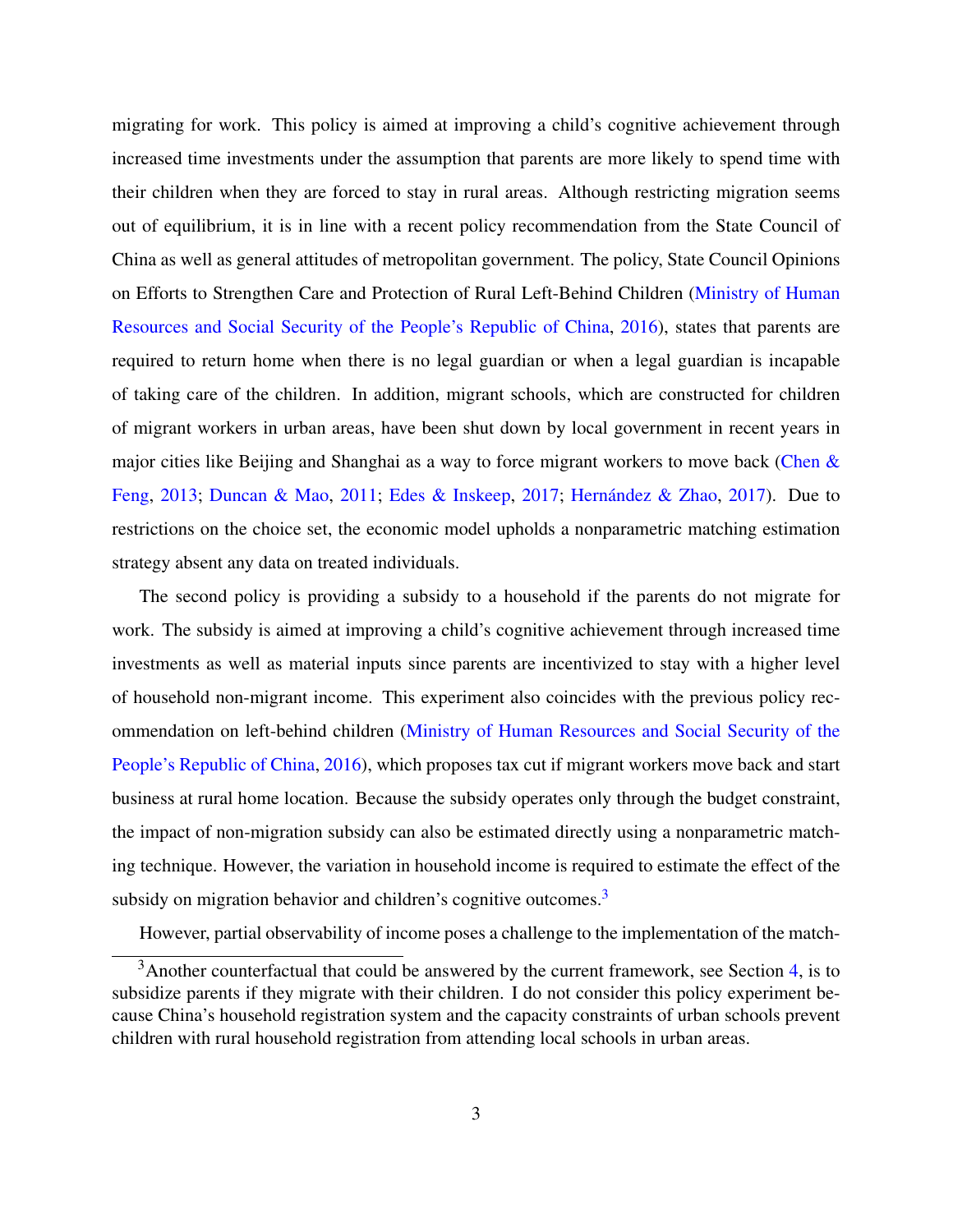ing estimator. In the absence of its non-migrant income, a migrant household cannot be matched to a non-migrant household nor to another migrant household with an appropriate level of income. The same argument applies to a non-migrant household. Therefore, the counterfactual non-migrant income for a migrant household if this household had not moved must be imputed, and vice versa for a non-migrant household. I impute the full set of incomes under different sets of assumptions.

I estimate the policy impacts using data from the *China Family Panel Studies* (CFPS). The CFPS provides, in four waves (2010, 2011, 2012, 2014), information on family structure and migration patterns that is key to identifying rural-origin children. Moreover, the CFPS provides information on children's cognitive achievements.

The first counterfactual experiment suggests that migration restriction improves a child's word and math test score by 0.7% and 2.2% standard deviation, respectively, which is associated with a 2.8% increase in middle school graduation probability. The second counterfactual experiment shows that a non-migration subsidy reduces the migration rate and improves children's cognitive achievements. The higher the level of the subsidy is, the less likely it is that a household migrates and the higher the test scores a child achieves. Providing 14000 RMB (2000 USD) per year to a household reduces the migration rate by 10% and increases a child's word and math test score by 5.5% and 3.5% standard deviation, which translates to a 6.5% increase in graduation rate. When the same level of subsidy targets low-income families, it lifts the probability of graduation substantially by 8.6% for children from low-income households.

The remainder of this paper is organized as follows. In Section [2,](#page-3-0) I discuss the related literature. In Section [3,](#page-5-0) I describe the data used for the policy estimation and provide descriptive statistics. In Section [4,](#page-7-0) I introduce the economic model and discuss conceptually how to evaluate the proposed migration policies. Section [5](#page-12-0) presents the estimation strategy and policy analysis, leading to conclusions and directions for future work in Section [6.](#page-25-0)

# <span id="page-3-0"></span>2 Related Literature

A substantial body of research in economics and migration studies documents the impact of parental migration on children's well-being, focusing on dimensions of schooling attainment, time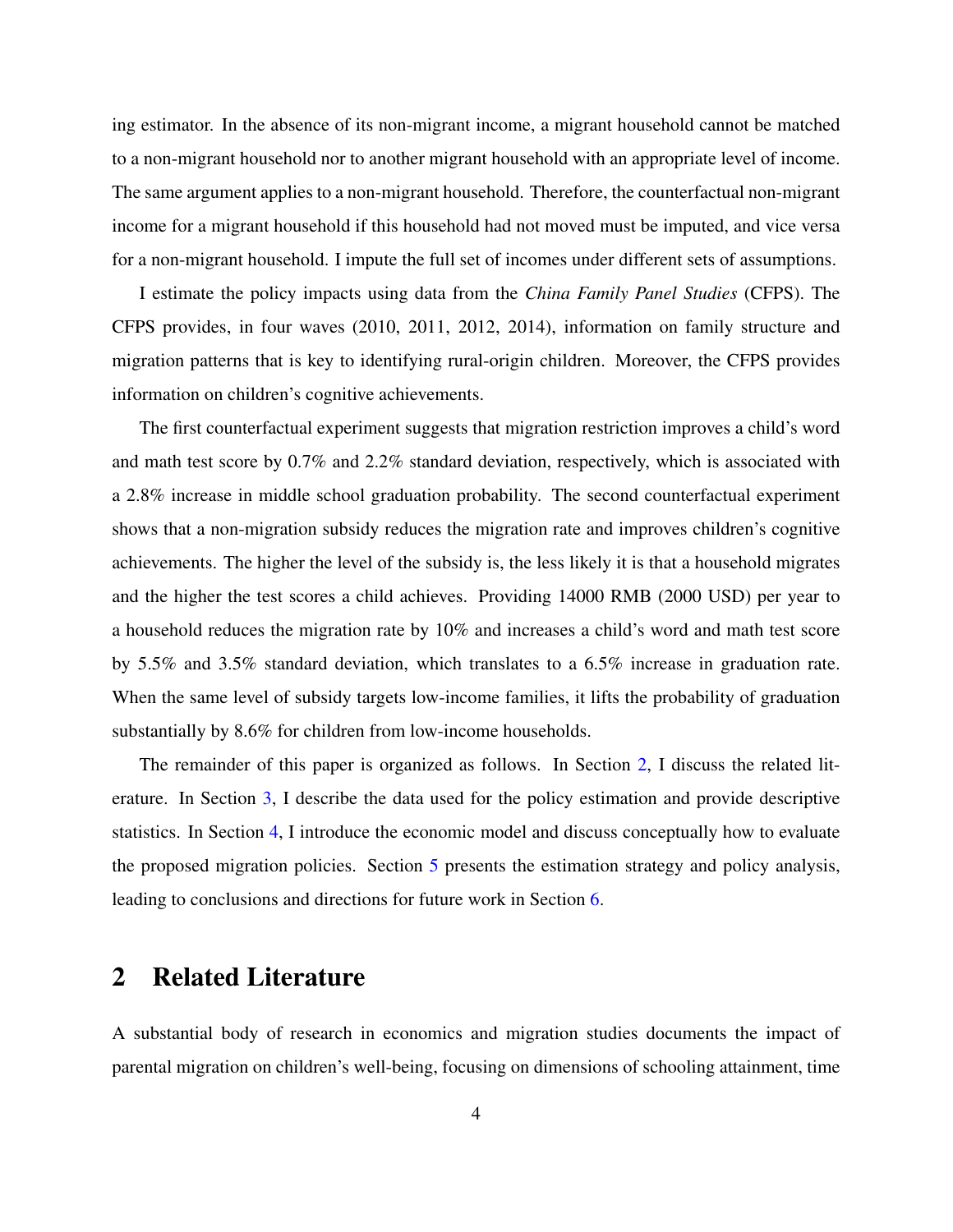allocation, cognitive achievement, and health outcomes. Although a few studies find that paternal migration is associated with an improvement in children's outcomes [\(Bai et al,](#page-27-3) [2017;](#page-27-3) [Chen et al,](#page-27-4) [2009;](#page-27-4) [Lee & Park,](#page-28-2) [2010\)](#page-28-2), and others find no significant relationship between these two factors [\(Chen,](#page-27-5) [2013;](#page-27-5) [Xu & Xie,](#page-29-0) [2015\)](#page-29-0), a growing consensus among current research agrees on the negative impact of exposure to parental migration on children's well-being [\(Antman,](#page-27-6) [2011;](#page-27-6) [McKenzie](#page-28-3) [& Rapoport,](#page-28-3) [2011;](#page-28-3) [Meng & Yamauchi,](#page-28-4) [2017;](#page-28-4) [Wen & Lin,](#page-29-1) [2012;](#page-29-1) [Zhang, Behrman, Fan, Wei, &](#page-29-2) [Zhang,](#page-29-2) [2014;](#page-29-2) [Zhao, Yu, Wang, & Glauben,](#page-29-3) [2014;](#page-29-3) [Zhou, Murphy, & Tao,](#page-29-4) [2014\)](#page-29-4). Many studies conclude that actions must be taken to improve children's outcomes. This paper contributes to the literature by proposing several policy recommendations and quantifying their impacts on the migration rate and children's cognitive outcomes prior to implementation.

Ex ante evaluation of social programs is important because it informs policy makers of the range of effects to expect after programs are implemented. Typically, ex ante policy evaluation first requires to estimate a structural model; then, the estimated model parameters are used to simulate counterfactual outcomes. However, in some cases, policy impacts can be directly estimated without fully estimating the structural model. Following the seminal work of [Marschak](#page-28-5) [\(1953\)](#page-28-5) and recent papers by [Heckman](#page-28-6) [\(2000,](#page-28-6) [2001\)](#page-28-7), [Ichimura & Taber](#page-28-8) [\(2000,](#page-28-8) [2002\)](#page-28-9) use a semiparametric reduced-form model to estimate the effects of tuition subsidies on education and labor market outcomes. Although the full model is based on [Keane & Wolpin](#page-28-10) [\(2001\)](#page-28-10), [Ichimura & Taber](#page-28-8) [\(2000,](#page-28-8) [2002\)](#page-28-9) show that the reduced-form estimation is sufficient to recover relevant policy impacts by exploiting tuition variation under the conditional independence assumption with exclusion restrictions. Building on previous literature, [Todd & Wolpin](#page-29-5) [\(2008\)](#page-29-5) and [Wolpin](#page-29-6) [\(2013\)](#page-29-6) discuss methods and feasibilities for the ex ante evaluation of social programs. They implement a matching estimator to evaluate the impact of subsidies on school attendance using data from PROGRESSA and show that the predictions are fairly close to the actual impact measured in a randomized experiment. I extend their framework by embedding a child's skill formation function inside the household migration decision, which allows me to investigate the impact on the migration decision as well as children's cognitive outcomes.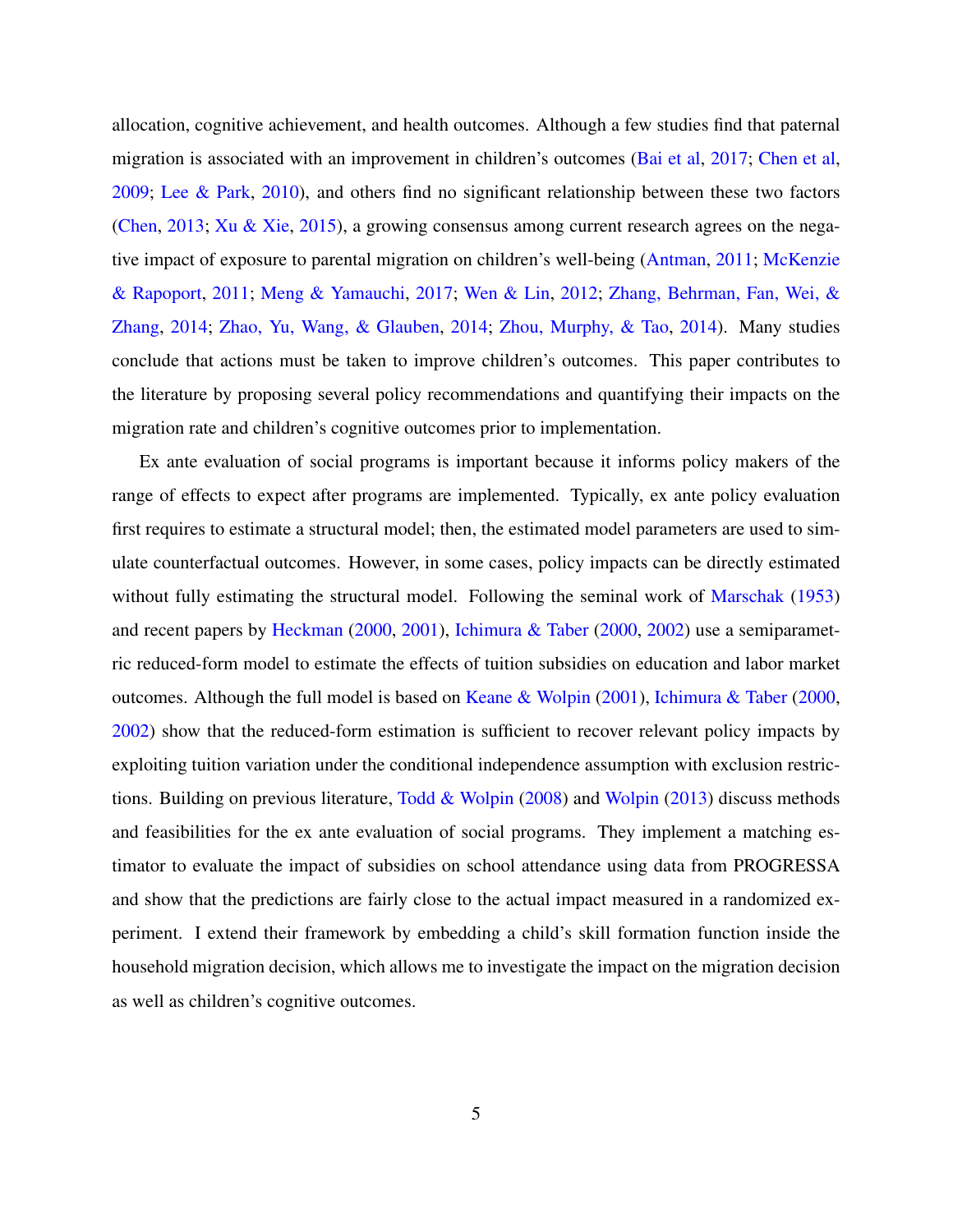# <span id="page-5-0"></span>3 Data

To answer the policy questions outlined in Section [1,](#page-1-2) I use data from the *China Family Panel Studies* (CFPS).<sup>[4](#page-5-1)</sup> The CFPS is a nationally representative longitudinal survey that collects important information on a wide range of topics, including family relationships, migration patterns, cognitive measures and child development, which are essential for the purpose of this study.

### 3.1 Sample Formation

Since many policy impactions concern children with rural origins, including non-migrant children and left-behind children,<sup>[5](#page-5-2)</sup> sample restrictions are made to look more closely at this subpopulation. I define left-behind children as rural-origin children who are left behind by their migrant parents and define non-migrant children as those from families with non-migrant parents. After pooling 4 waves (2010, 2011, 2012, 2014) of the CFPS and dropping observations with missing data, a total of 7800 children remain. The sample consists of 5856 non-migrant children and 1944 left-behind children.

Table [1](#page-30-0) reports the summary statistics of the variables used in the estimation. Parents of leftbehind children are younger and slightly more educated. For those parents who have migrated to urban areas, the average migration spell is roughly 11 months, which is likely to influence of the cognitive development of left-behind children nontrivially. In addition, left-behind children live closer to bus stations and are more likely to have grandparents living within the household, which provides additional incentives for parents to migrate.

Household income for the group of left-behind children is constructed by combining earnings generated in their rural home location and remittance sent back by their migrant parents. Unsurprisingly, given the common understanding that parents migrate to urban destinations in search of higher earnings, household income for the left-behind group (43378 RMB)<sup>[6](#page-5-3)</sup> is much higher than

<span id="page-5-2"></span><span id="page-5-1"></span><sup>&</sup>lt;sup>4</sup>See [Xu, Zhang, Tu & Ren](#page-29-7)  $(2008)$ .

<sup>&</sup>lt;sup>5</sup>Children with rural origins who migrate with their parents to a city are beyond the scope of this project. [Liu](#page-28-11) [\(2015\)](#page-28-11) studies the migration behavior of households with migrant children, but child outcomes are not analyzed.

<span id="page-5-3"></span> $66.7$  RMB = 1 USD in 2010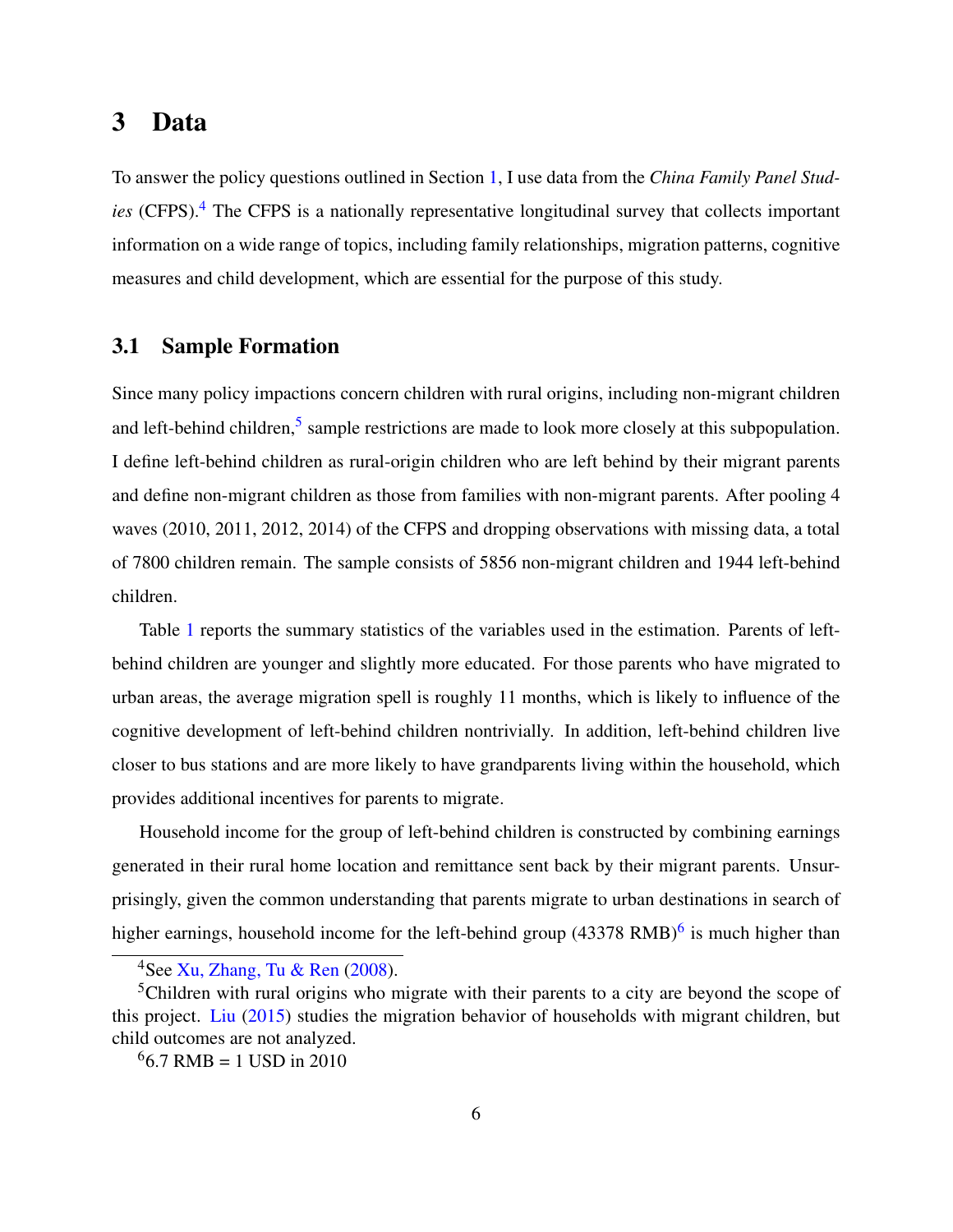that for the non-migrant group (32565 RMB). As discussed in [Wolpin](#page-29-6) [\(2013\)](#page-29-6), it is crucial to have the variation in the data that is analogous to policy variation when implementing ex ante policy evaluation. In the case of the non-migration subsidy, variation in income corresponds to the policy under consideration. In Figure [1,](#page-33-0) I plot the histogram of income for migrant and non-migrant households, which shows a large amount of policy-relevant variability in the data.

### 3.2 Cognitive Measure

The CFPS systematically collects cognitive measures of surveyed individuals aged 10 years older through cognitive literacy and mathematics tests. The literacy test consists of 34 Chinese characters drawn from primary and secondary school textbooks. Respondents are assigned to different entry points, based on their highest level of education. They are asked to recognize characters one by one in ascending order of difficulty until they fail to recognize three consecutive characters. The final test score is rank order of the last character that a surveyed individual correctly recognizes. The mathematical test consists of 24 mathematical problems and is conducted in a similar fashion.

Table [2](#page-31-0) provides descriptive statistics of children's cognitive achievements measured in terms of vocabulary and mathematics tests for children aged 10-15 years. Naively comparing the average of test scores between the two groups at different age points, I find that left-behind children perform worse than non-migrant children at most ages. Table [3](#page-32-0) reveals additional evidence that left-behind children perform worse in cognitive tests. Naive estimator compares average test score of two groups of children for all ages. The negative sign indicates that the average test scores of leftbehind children is less than the one from non-migrant children. However, the difference in mean test scores is not significant. To control for the observed characteristics that are associated with children's cognitive achievements, I apply a propensity score matching method to compare the difference in test scores between the two groups of children. Results show that left-behind children perform significantly worse in both tests once socioeconomic and demographic characteristics are controlled for.<sup>[7](#page-6-0)</sup> By no means the descriptive statistics above indicate casual effect of parental

<span id="page-6-0"></span><sup>&</sup>lt;sup>7</sup>Using CFPS, [Xu & Xie](#page-29-0) [\(2015\)](#page-29-0) apply propensity score matching to investigate the effect of parental migration on child development. The difference in findings between their paper and this one is due to data availability and controlling covariates. They use the initial wave from 2010 but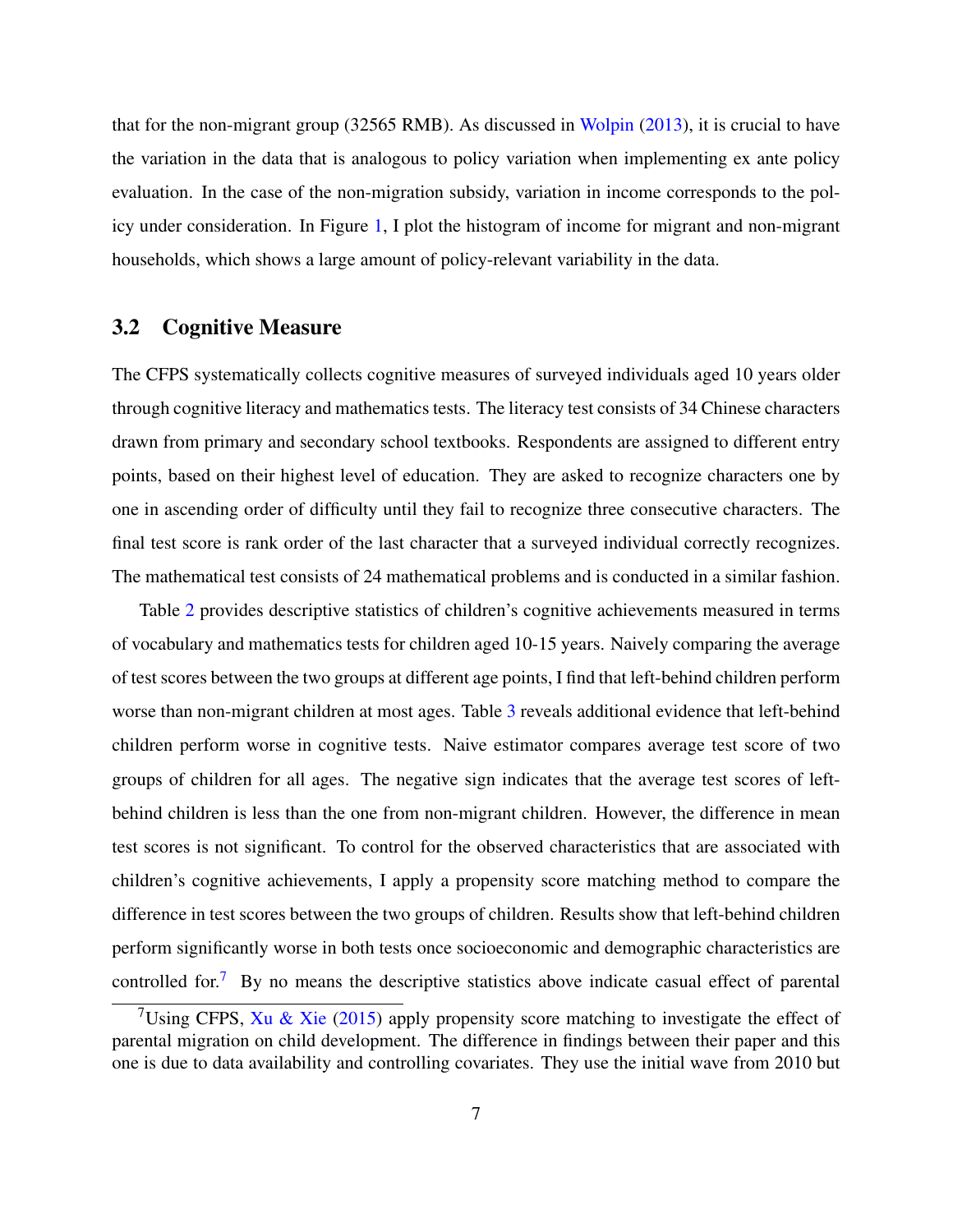migration on children's cognitive achievements. These suggestive findings, however, confirm the commonality and normality of the data. They also coincide with the empirical evidence found in the literature, which in turn motivates researchers to take further steps and contemplate how to design migration policies to improve the cognitive achievements of left-behind children.

#### 3.3 Anchoring Test Scores

Because cognitive test scores themselves do not provide meaningful interpretation in terms of evaluating social welfare, in the language of [Cunha & Heckman](#page-27-7) [\(2008\)](#page-27-7), I "anchor" cognitive test scores using middle school graduation of a child, which has a well-defined cardinal metric. Specifically, I consider a Logit model of graduation probability for each test score, that is,

<span id="page-7-1"></span>
$$
G = \mathbb{1}\{\gamma_0 + \gamma_1 Q_{\text{word}} + \gamma_2 Q_{\text{math}} + \omega > 0\}
$$
 (1)

where *G* equals to 1 if a child graduates from middle school and *Q* denotes cognitive measure for word and math test score. I estimate Equation [\(1\)](#page-7-1) using the full sample of CFPS rural origin children with available data on scores and middle school completion. Table [4](#page-32-1) provides estimates of score anchoring equation. Both scores are positively and statistically significantly correlated with graduation probability as one would expect. I use these estimates to discuss policy impacts and social welfare in Section [5.](#page-12-0)

### <span id="page-7-0"></span>4 Economic Model & Evaluation Method

In this section, I first present a behavioral model of household migration that embeds a production technology of a child's cognitive skill formation process. I then discuss conceptually how to evaluate the hypothetical migration policies proposed above.

I use all 4 waves available.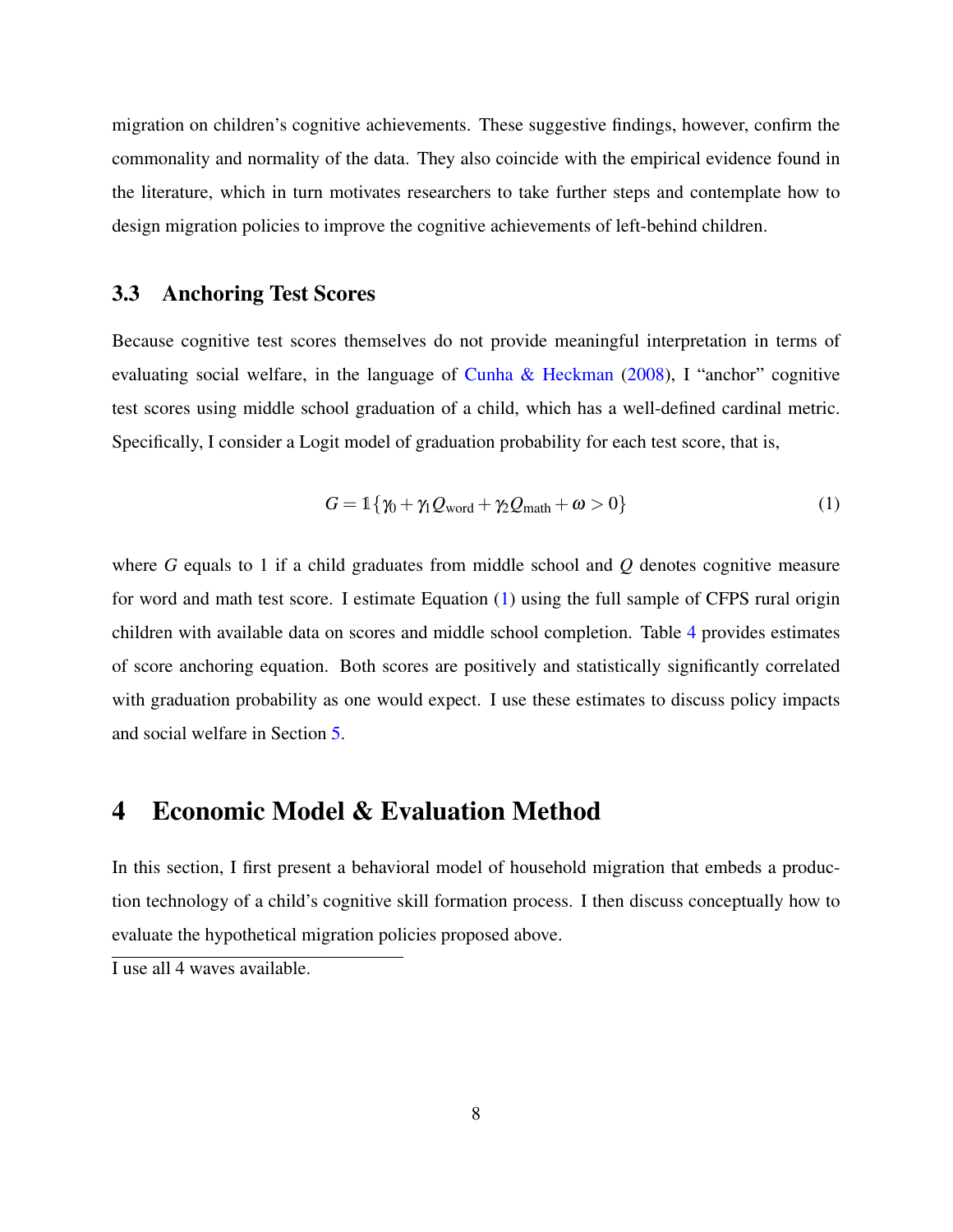### 4.1 The Model

Consider a static model in which parents choose whether to migrate or not. The choice set is defined as  $K \equiv \{ k \in \{0,1\} \mid k = 1 \text{ if at least one parent migrates and } k = 0 \text{ if both parents choose } \}$ not to migrate  $\}$ . A household earns migrant income  $Y_1$  if at least one parent migrates and nonmigrant *Y*<sup>0</sup> otherwise. Household utility depends on consumption *C*, the migration decision *k*, a child's cognitive achievement *Q*, observed utility shifter *X* and preference shock ε. A child's cognitive achievement *Q* is a function of the migration decision *k* and associated income *Y*, additional observed production covariate *Z* and unobserved component ν. Follow the standard specification in the children's skill formation literature [\(Cunha & Heckman,](#page-27-7) [2008;](#page-27-7) [Cunha, Heckman & Schen](#page-27-8)[nach,](#page-27-8) [2010;](#page-27-8) [Todd & Wolpin,](#page-28-12) [2003,](#page-28-12) [2007\)](#page-29-8), the production technology considered here encompasses parental investments, namely time and material inputs, in the following way. Parental migration reduces time interaction with a child and is used as a proxy for time inputs since the time inputs are not directly observed. Material inputs, such as purchasing books and toys, depend on household income. I use total household income as a proxy for good inputs and implicitly assume households spend a fixed proportion of income on goods and services for a child. This specification offers a way of thinking the trade-off between decreased time inputs and increased money inputs due to parental migration, similar to the trade-off seen in female labor supply and child development literature [\(Agostinelli & Sorrenti,](#page-27-9) [2018;](#page-27-9) [Bernal,](#page-27-10) [2008;](#page-27-10) [Bernal & Keane,](#page-27-11) [2011\)](#page-27-11).

Given a budget constraint and a production technology of child's cognitive development, a household solves the following problem:

$$
\max_{k \in K} U(C, Q_k, k, X, \varepsilon)
$$
  
s.t. 
$$
C = \mathbb{1}\{k = 0\}Y_0 + \mathbb{1}\{k = 1\}Y_1
$$

$$
Q_k = q_k(Y_k, Z, \mathbf{v}_k).
$$

The household then chooses the migration alternative *k* that yields the highest utility:

$$
U_k \geq U_j, \quad \forall k, j \in K,
$$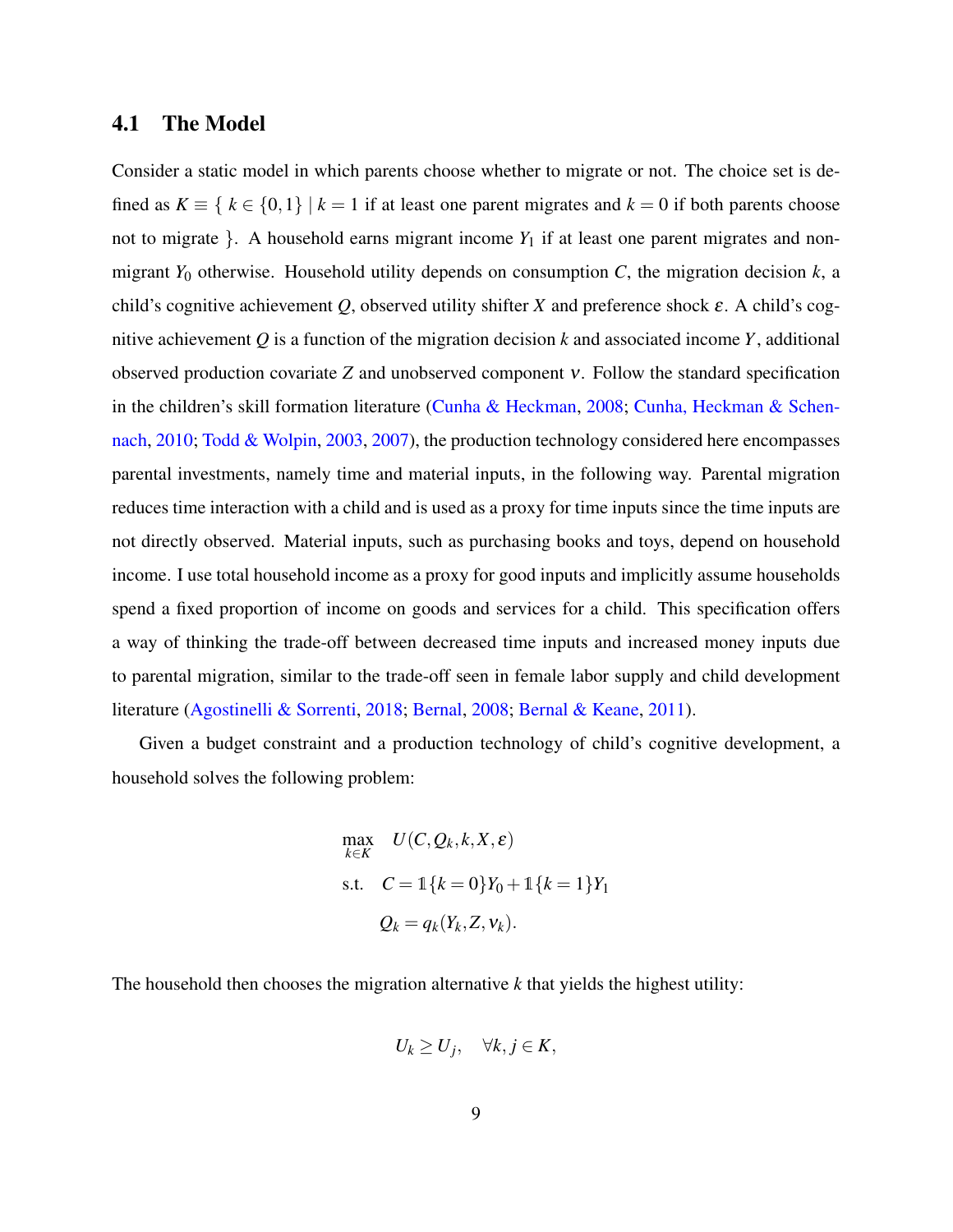where  $U_k \equiv U(Y_k, q_k(Y_k, Z, v_k), k, X, \varepsilon)$ . Therefore, the optimal migration decision  $k^*$  and corresponding cognitive outcome *Q* ∗ *k* can be derived as functions of income *Y*, observables *X* and *Z* and unobservables  $\varepsilon$  and  $v$ , namely,  $8$ 

$$
k^* = \kappa(Y_0, Y_1, X, Z, \varepsilon, v),
$$
  
\n
$$
Q_k^* = \begin{cases} q_0(Y_0, Z, v_0), & \text{if } k^* = 0 \\ q_1(Y_1, Z, v_1), & \text{if } k^* = 1. \end{cases}
$$

#### 4.2 Evaluation of Migration Restriction

The first policy experiment is to restrict parents from migrating. Since no one is allowed to migrate under this regime, the migration choice and the corresponding cognitive outcome of a child can be stated as:

<span id="page-9-1"></span>
$$
k^{'} = 0
$$
  

$$
Q_{k}^{'} = q_0(Y_0, Z, V_0).
$$

The impact of this restriction is defined as the difference between the expected cognitive outcome when migration is prohibited and the one when migration is permitted, that is:

$$
\triangle Q^{res}(Y_0, Y_1, Z) \equiv E[Q_0' | Y_0, Z] - E[Q_k^* | Y_k, Z]. \tag{2}
$$

To recover the policy effect, I assume that when the parents are prohibited from migrating, they make the same investment decisions as the parents who would have stayed regardless, conditional on observed household characteristics. This paper does not explicitly model inputs into production technology because the nonparametric estimation procedure breaks down once heterogeneity in investment decisions are taken into consideration. Therefore, the impact of migration restriction is measured at the extensive margin but not the intensive margin.

The expression in Equation [\(2\)](#page-9-1) resembles what is typically seen in the matching and treat-

<span id="page-9-0"></span> $8v \equiv (v_0, v_1)$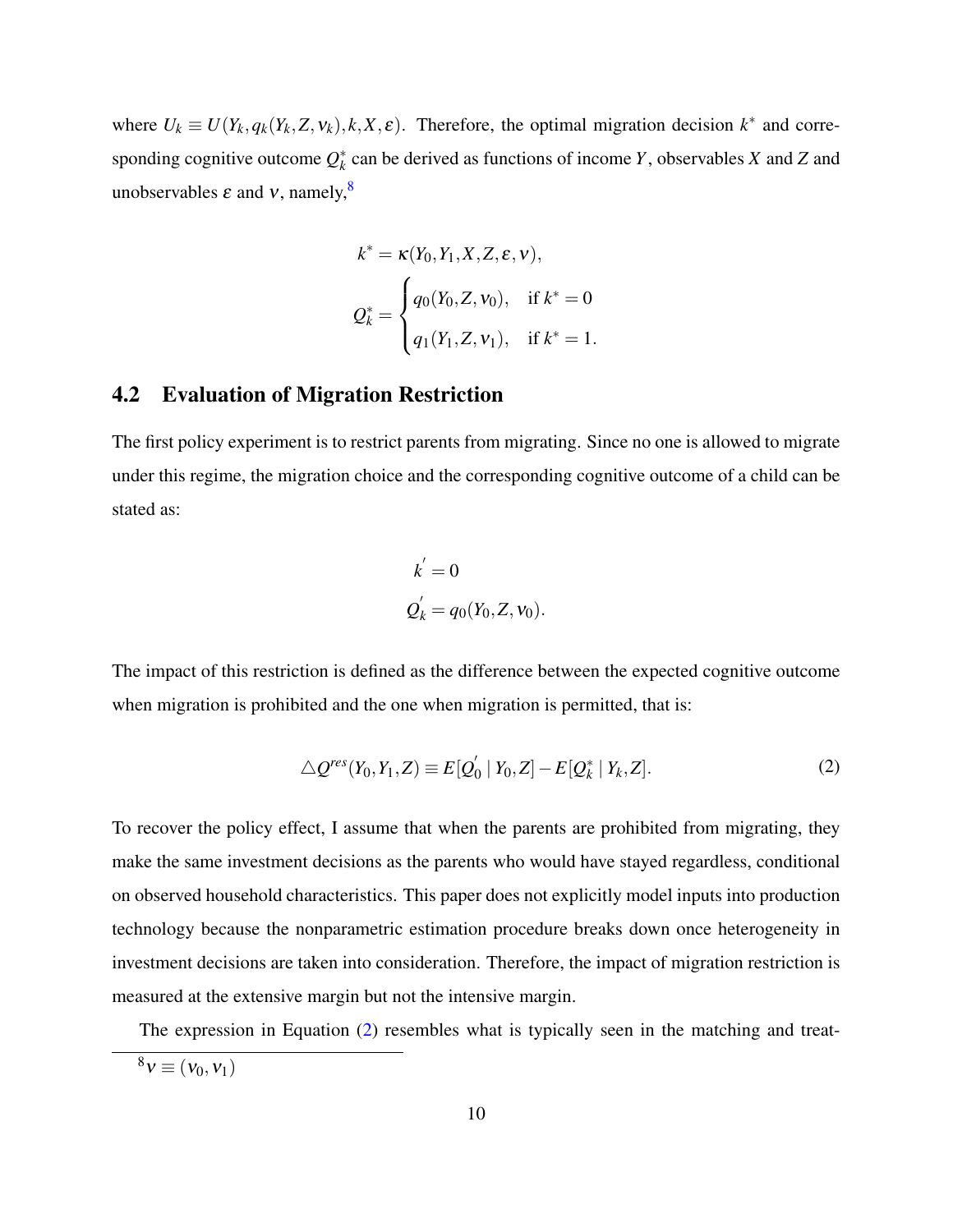ment effect literature, however, it is fundamentally different in the following perspectives. First, treatment effect measures the program impact ex post whereas Equation [\(2\)](#page-9-1) recovers the impact of a policy that has not yet been implemented. Second, the hypothetical migration restriction is enforced onto the entire population rather than the observed migrants from the data because for a different population or a new generation prior to moving, it would be difficult and costly to identify who are potential movers. The policy impact recovered here is similar to the intend-to-treat (ITT) effect rather than the treatment effect on the treated. Third, a matching estimator usually matches on observed characteristics between treatment group and control group, which is infeasible in this case. A migrant household needs to be matched to a non-migrant household based on an appropriate level of non-migrant income and other characteristics but the econometrician only observes the migrant income for a migrant household. One must impute the counterfactual income before implementing a matching estimator. The procedure is discussed in detail in Section [5.](#page-12-0)

#### 4.3 Evaluation of the Non-migration Subsidy

The second proposed policy experiment is to provide subsidy *S* to a household if the parents do not migrate. The subsidy is offered to the entire population subject to eligibility for reasons discussed previously. The program eligible groups considered in this paper include low-income families, families by number of children, and children by age and gender. Because the subsidy operates only through the budget constraint such that

$$
C = \mathbb{1}\{k=0\}\tilde{Y}_0 + \mathbb{1}\{k=1\}Y_1
$$
  

$$
\tilde{Y}_0 = Y_0 + S,
$$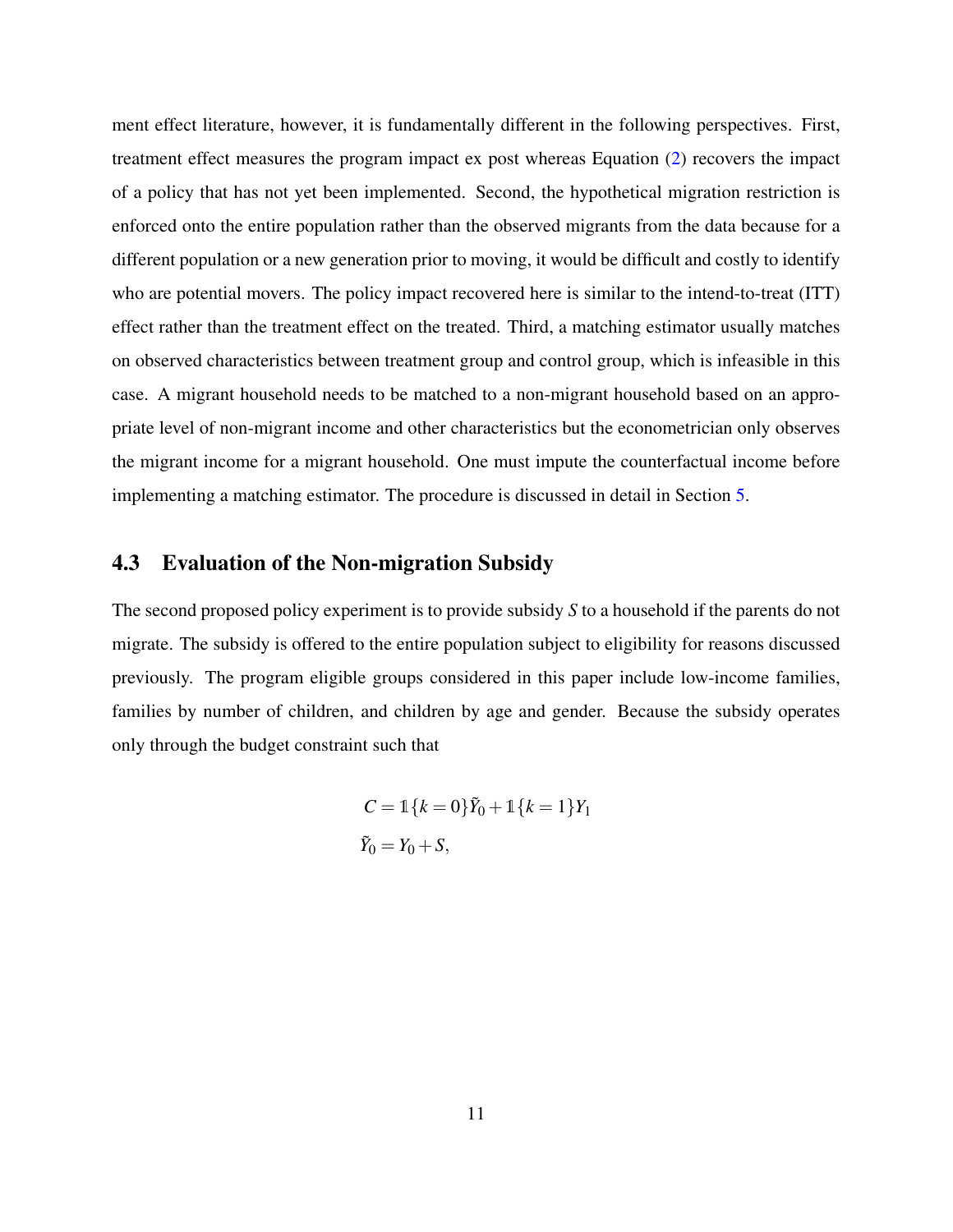the optimal migration decision and the corresponding child's cognitive outcome under the subsidy can be written as:

$$
k^{''} = \kappa(\tilde{Y}_0, Y_1, X, Z, \varepsilon, v),
$$
  

$$
Q_{k}^{''} = \begin{cases} q_0(\tilde{Y}_0, Z, V_0), & \text{if } k^{''} = 0 \\ q_1(Y_1, Z, V_1), & \text{if } k^{''} = 1. \end{cases}
$$

The model solution with the subsidy is isomorphic to that without the subsidy, which implies that the effect of introducing subsidy *S* can be analyzed on the basis of the population variation in household income.

The impact of this subsidy is twofold. First, it provides incentives for parents to stay. Because the subsidy is given to the entire population, this impact can be seen as the difference between the population mean migration choice of households with income  $\tilde{Y}_0$  and  $Y_1$ , observables *X* and *Z* and that of households with income  $Y_0$  and same values of  $Y_1$ ,  $X$  and  $Z$ , namely:

<span id="page-11-0"></span>
$$
\triangle k^{sub}(Y_0, Y_1, X, Z) \equiv E[k^{''} | \tilde{Y}_0, Y_1, X, Z] - E[k^* | Y_0, Y_1, X, Z].
$$
\n(3)

The key identifying assumption for recovering the policy impact on the migration decision is that a household with non-migrant income *Y*<sup>0</sup> subject to subsidy *S* would, in expectation, make the same migration decision as another household with income  $\tilde{Y}_0$ , such that  $\tilde{Y}_0 = Y_0 + S$ , given that the two households have the same characteristics *Y*1,*X*, and *Z*.

Next, this subsidy affects children's cognitive development through changes in parental migration status that determines the state of production technology and serves as a proxy for time inputs, and changes in income that serves as a proxy for material input in the production process. We are interested in the overall impact on children's cognitive achievements with respect to the entire population subject to eligibility. This effect is defined as the difference between the population mean of children's cognitive outcomes of households with income  $\tilde{Y}_0$  and  $Y_1$  and observed production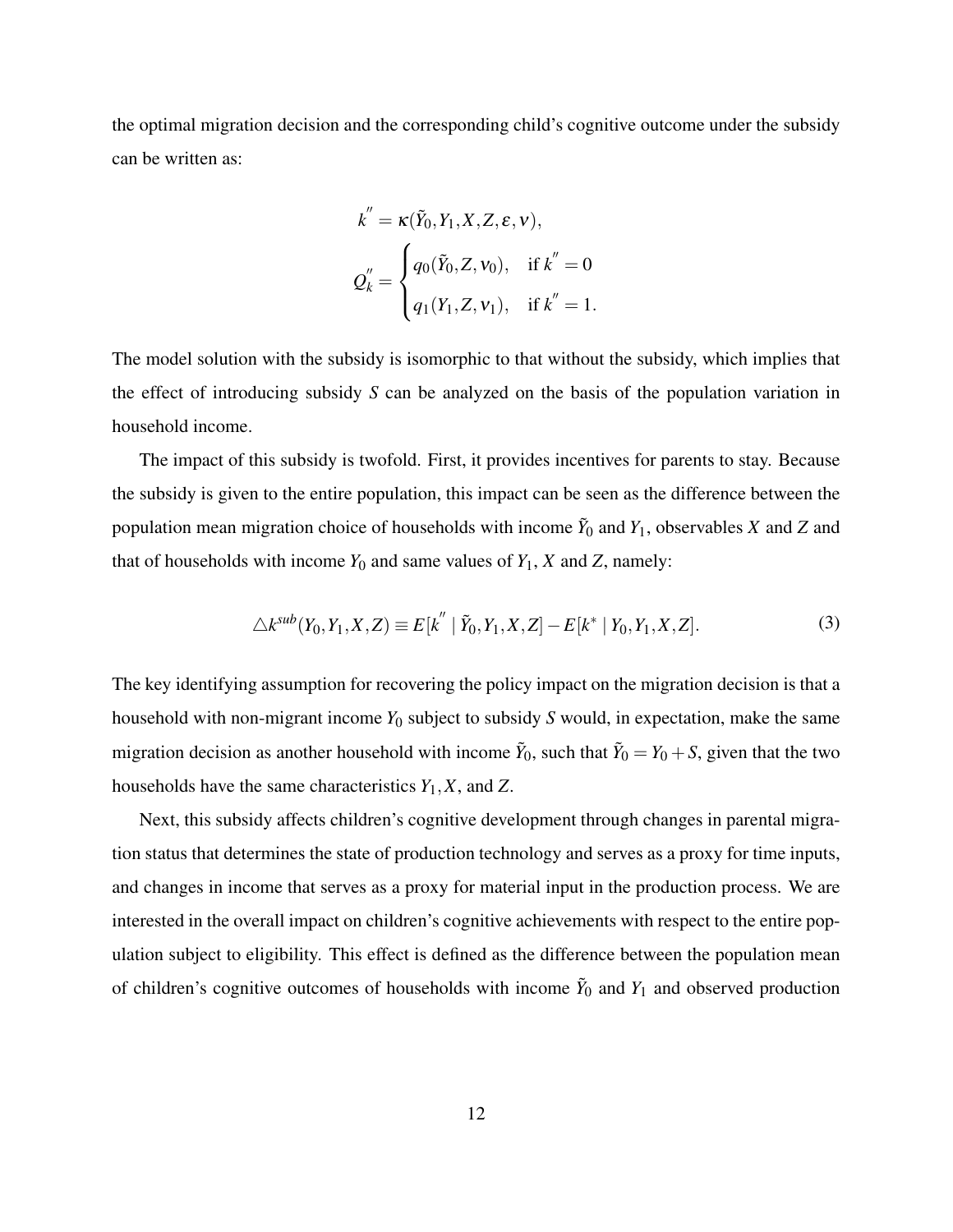covariates *Z* and that of households with income  $Y_0$  and the same  $Y_1$  and *Z*, namely:

$$
\triangle Q^{sub}(Y_0, Y_1, Z) \equiv E[Q_k'' | \tilde{Y}_k, Z] - E[Q_k^* | Y_k, Z]
$$
\n(4)

where

<span id="page-12-1"></span>
$$
\tilde{Y}_k = \begin{cases} \tilde{Y}_0, & \text{if } k'' = 0 \\ Y_1, & \text{if } k'' = 1. \end{cases}
$$

Note that the expected cognitive outcome and its augments are now indexed by *k* because the production technology depends on the realization of the migration decision. The key insight of identifying the policy's impact on children's cognitive outcomes is that two households that are similar in terms of observables *X* and *Z*, one with income *Y*<sup>0</sup> subject to subsidy *S* and the other with income  $\tilde{Y}_0 = Y_0 + S$ , would, on average, make the same investment decisions in the child skill formation process. The assumption is violated, for instance, when the proportion of income that is invested in children changes as the level of income increases given subsidy. Therefore, the impact of the subsidy is also measured at the extensive margin but not the intensive margin.

# <span id="page-12-0"></span>5 Estimation & Policy Analysis

The estimation of the proposed policy experiments is infeasible due to the partial observability of income. The econometrician observes migrant (non-migrant) income only if a household chooses to move (stay). One cannot match a migrant household to a non-migrant household nor to another migrant household based on an appropriate level of non-migrant income among characteristics. The same idea applies to a non-migrant household. To obtain a full set of income for every household, I specify the income equation as follows:

$$
Y_k = g_k(W) + \eta_k
$$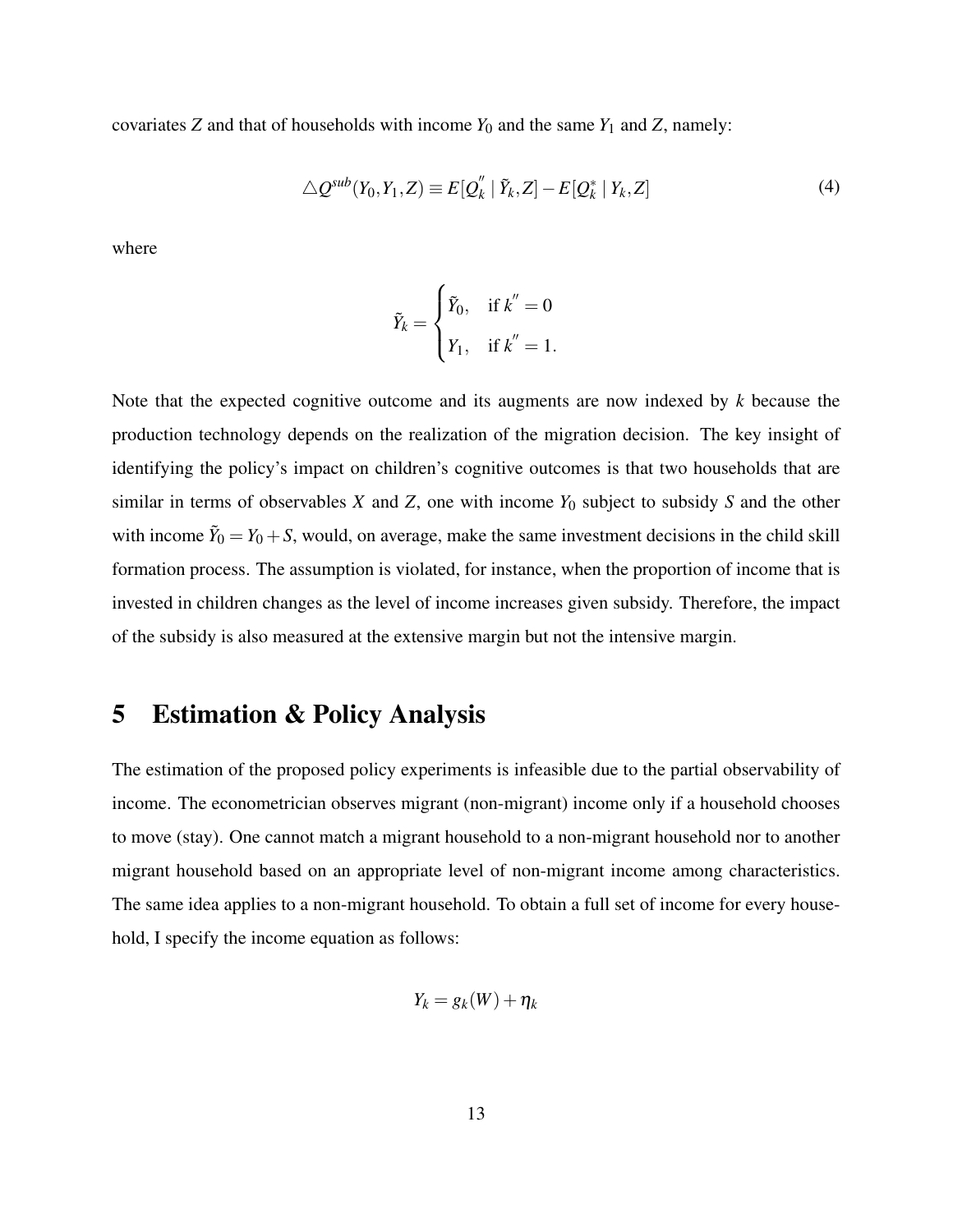where *W* and  $\eta \equiv (\eta_0, \eta_1)$  are the observed and unobserved components that determine income. The optimal migration decision  $k^*$  can therefore be rewritten as:

<span id="page-13-0"></span>
$$
k^* = \kappa(Y_0, Y_1, X, Z, \varepsilon, v)
$$
  
=  $\lambda(W, X, Z, \eta, \varepsilon, v)$ .

To estimate the income equations, note that

$$
E[Y_k | W, k] = g_k(W) + \underbrace{E[\eta_k | \lambda(W, X, Z, \eta, \varepsilon, v)]}_{\neq 0}
$$
\n(5)

where the second term on the right-hand side of the equation is most likely not zero due to the correlation between  $\eta_k$  and everything in  $\lambda(\cdot)$ . In the following, I first impute the full set of income under two sets of assumptions and then estimate the policy impacts accordingly.

#### 5.1 Selection on Observables (SO)

I start with the relatively restrictive assumption that the dependence between latent income component  $\eta$  and migration choice k is due to the dependence between  $\eta$  and observed variables X and *Z*. More formally,

$$
E[\eta_k | W, k] \neq 0
$$
  

$$
E[\eta_k | W, X, Z, k] \neq 0
$$
  

$$
E[\eta_k | W, X, Z, k] = E[\eta_k | W, X, Z].
$$

I refer to this set of assumptions as *Assumption SO*. In this case, controlling for observed selection variables *X* and *Z* overcomes the selection bias, that is, it removes the correlation between latent income  $\eta$  and migration choice *k*. Conditioning on additional observables *X* and *Z*, Equation [\(5\)](#page-13-0)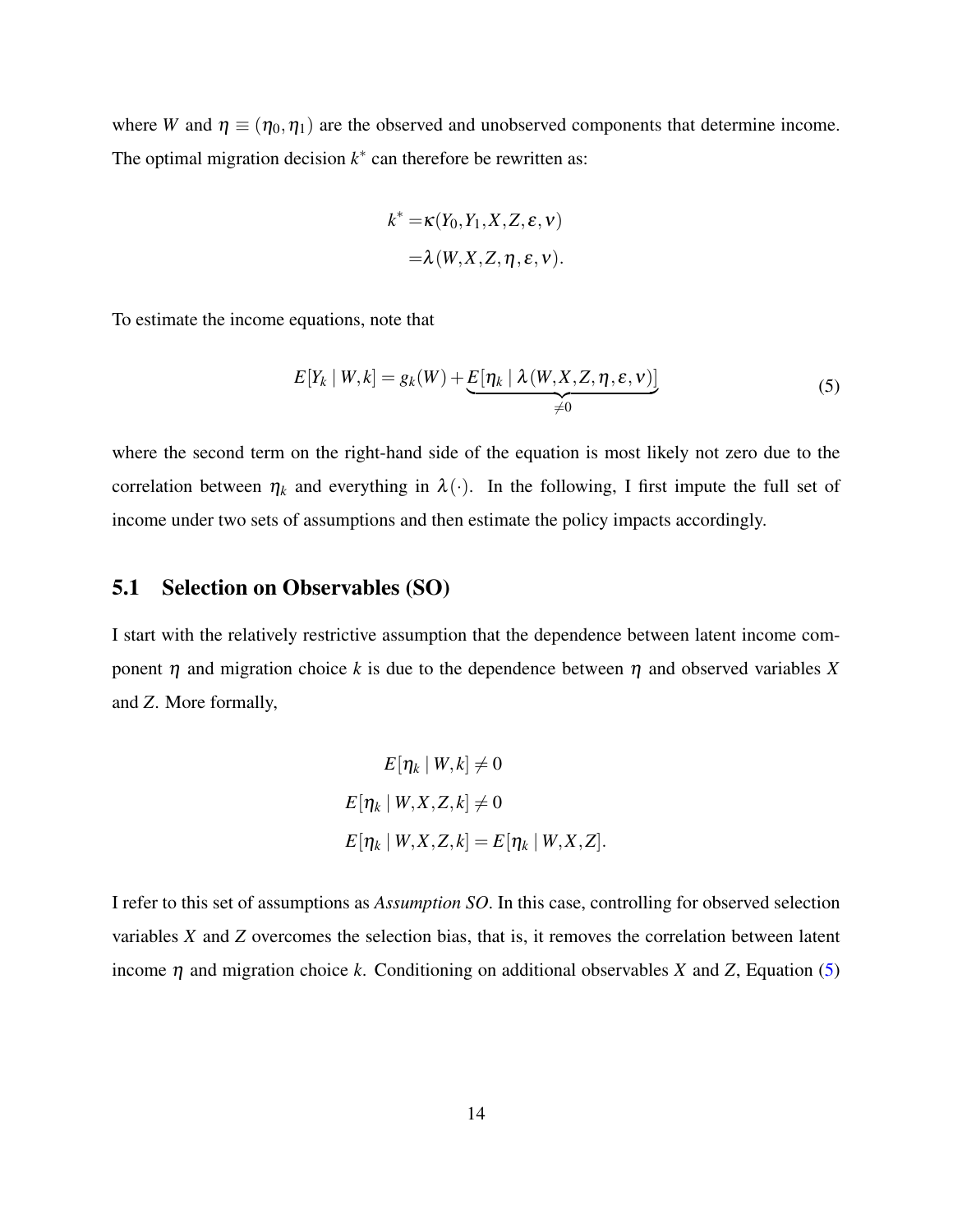becomes:

<span id="page-14-0"></span>
$$
E[Y_k | W, X, Z, k] = g_k(W) + E[\eta_k | W, X, Z, k]
$$
  
=  $g_k(W) + E[\eta_k | W, X, Z]$   
=  $m_k(W, X, Z)$ . (6)

I estimate the conditional expectation  $m_k(W, X, Z)$  nonparametrically via a multi-dimensional kernel regression:

$$
\hat{m}_k(W, X, Z) = \frac{\sum\limits_{i \in S_Y} Y_{k_i} K\left(\frac{W - W_i}{h_W}\right) \mathbb{1}(X = X_i) \mathbb{1}(Z = Z_i)}{\sum\limits_{i \in S_Y} K\left(\frac{W - W_i}{h_W}\right) \mathbb{1}(X = X_i) \mathbb{1}(Z = Z_i)}
$$

where the kernel function  $K(\cdot)$  is for continuous variables, *h* is the bandwidth and the indicator function 1(·) is for discrete variables. The kernel estimation is performed on support  $S_Y \equiv \{i \mid X_i\}$  $k_i^* \in \{0,1\}$  and  $f(W_i, X_i, Z_i) > 0\}$  because the nonparametric estimator of  $m_k(W, X, Z)$  is defined at points where the density  $f(W_i, X_i, Z_i)$  is positive. To determine the support  $S_Y$ , I first estimate density  $f(W, X, Z)$  nonparametrically and then select observations with positive density estimates.

To preserve the sample size, I use a Gaussian kernel function because it has infinite support which gives positive density estimates at all points of evaluation. The optimal bandwidth is computed using the Silverman formula. The choice of kernel function and bandwidth satisfies the standard assumptions in kernel estimation and provides a consistent estimator [\(Heckman, Ichimura](#page-28-13) [& Todd,](#page-28-13) [1997\)](#page-28-13). I compute the counterfactual non-migrant income for a migrant household by plugging this household's covariates into the estimate of  $m_0(W, X, Z)$ . The migrant income for a non-migrant household is computed in a similar fashion. In practice, I use parental age and education as the observed income component *W*. The production covariate *Z* includes child age and gender, number of siblings and whether at least one grandparent lives within the household. I use distance to the nearest bus station as a utility shifter *X*.

Table [5](#page-33-1) summarizes the full income distribution estimated the *Assumption SO*. The diagonal elements are observed income whereas the off-diagonal elements are imputed ones (in bold). For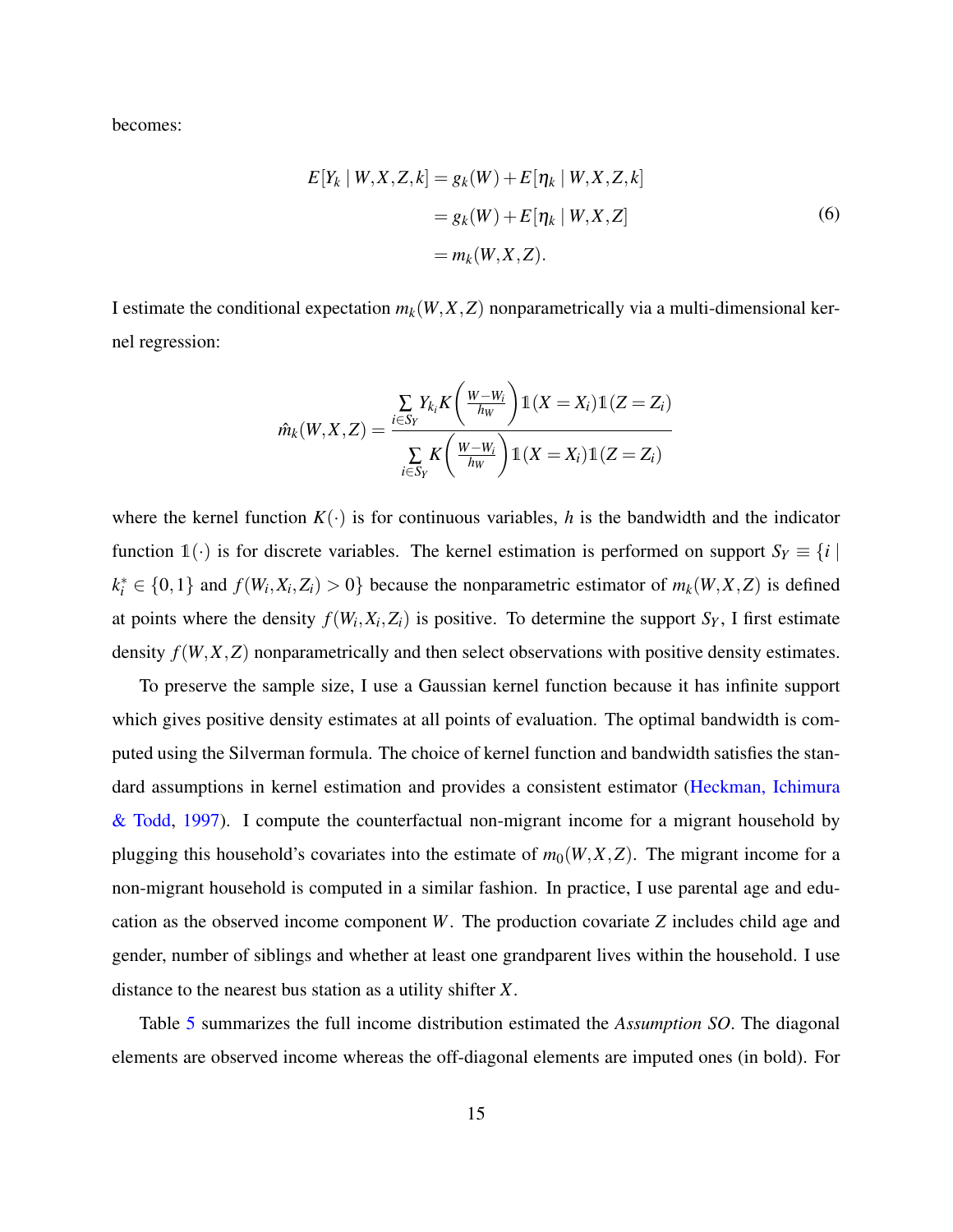instance, had stayed a migrant household would have earned 33937RMB on average, which is much lower than this household receives in urban areas, 42646RMB. The large income gap between urban destinations and rural areas, roughly 7000RMB for the entire sample, is likely to rationalize the parental rural-to-urban migration that we commonly see in China. In addition, migrant households would have earned more than their non-migrant counterparts regardless of location. The difference in earnings between groups at the same location is attributed to observed characteristics under *Assumption SO*.

#### 5.1.1 Effect of Migration Restriction (SO)

Given the complete set of income, I proceed to estimate the impact of migration restriction on child outcomes. Because the only relevant migration decision under this policy regime is to stay, I rewrite the policy impact in Equation [\(2\)](#page-9-1) as follows:

$$
\triangle Q^{res}(Y_0, Y_1, Z) = E[Q_0^{'} | Y_0, Z, k^{'} = 0] - E[Q_k^* | Y_k, Z].
$$
\n(7)

Under the assumption that the distribution of unobserved production heterogeneity  $v$  is independent of the migration decision *k*, conditional on income *Y* and covariates *Z*, one can estimate the conditional child quality of migrant households using the information from non-migrant house-holds.<sup>[9](#page-15-0)</sup> In other words, when a household is not allowed to migrate, its child quality would be the same in expectation as the child quality from an identical household, in terms of  $Y_0$  and  $Z$ , that would have stayed regardless of migration restriction. Integrating over the joint distribution of *Y*0,*Y*1, and *Z* provides the impact of migration restriction on the expected child quality over the entire population, that is,

<span id="page-15-1"></span>
$$
\triangle Q^{res} = \int \triangle Q^{res}(Y_0, Y_1, Z) \, dG(Y_0, Y_1, Z). \tag{8}
$$

<span id="page-15-0"></span><sup>9</sup>The assumption translates into  $E[Q_0 | Y_0, Z, k = 1] = E[Q_0 | Y_0, Z, k = 0]$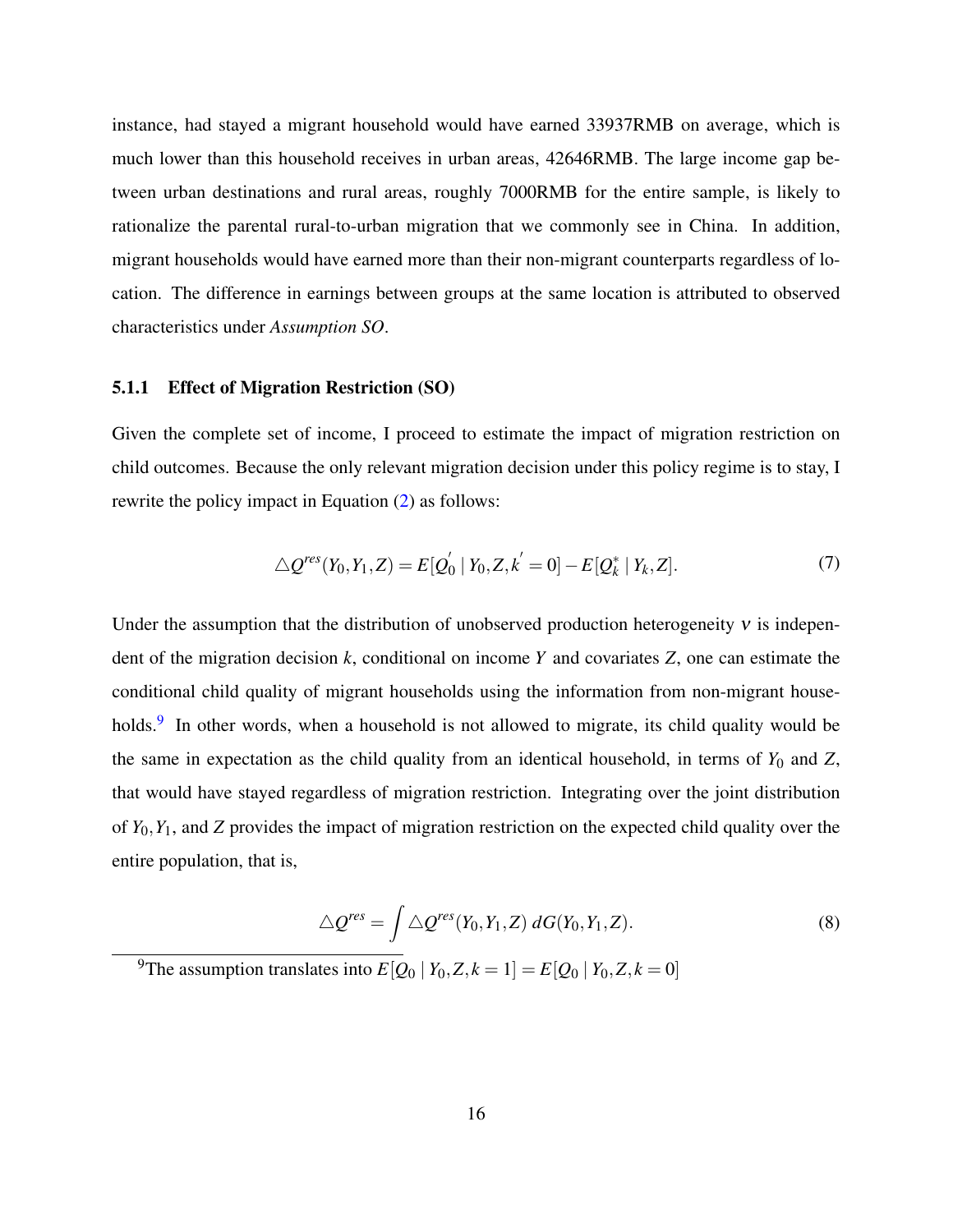The corresponding matching estimator of Equation [\(8\)](#page-15-1) takes the form:

<span id="page-16-0"></span>
$$
\hat{\triangle} Q^{res} = \frac{1}{N_{S_R}} \sum_{i \in S_R} \left\{ \hat{E}[Q_{i0} | Y_{i0}, Z_i, k_i = 0] - Q_{ik}(Y_{ik}, Z_i) \right\}
$$
(9)

where  $\hat{E}[Q_{i0} | Y_{i0}, Z_i, k_i = 0]$  is the predicted cognitive achievement under the migration restriction and  $Q_{ik}(Y_{ik}, Z_i)$  is the observed cognitive achievement from the data. The matches are performed on the support  $S_R \equiv \{i \mid f(Y_{i0}, Z_i) > 0\}$ . Because this policy concerns the entire population, support *S<sup>R</sup>* includes all observations in the sample subject to trimming. The expected child outcome is estimated nonparametrically by a kernel regression of  $Q_{j0}$  on  $Y_{j0}$  and  $Z_j$  evaluated at points  $Y_{i0}$  and  $Z_i$  using only observations whose observed decision is to stay, that is,

$$
\hat{E}[Q_{i0} | Y_{i0}, Z_i, k_i = 0] = \frac{\sum_{j \in S_N} Q_{j0} K\left(\frac{Y_{i0} - Y_{j0}}{h_0}\right) \mathbb{1}(Z_i = Z_j)}{\sum_{j \in S_N} K\left(\frac{Y_{i0} - Y_{j0}}{h_0}\right) \mathbb{1}(Z_i = Z_j)}
$$

where  $S_N \equiv \{ j \mid k_j^* = 0 \text{ and } f(Y_{j0}, Z_j) > 0 \}.$  Note that evaluation point  $Y_{i0}$  is the observed nonmigrant income for a non-migrant household but is the imputed non-migrant income for a migrant household. I use the child outcome of all non-migrant households, matched on observed characteristics and imputed income level, as the counterfactual child outcome of migrant household.

The first two rows in Table [7](#page-34-0) report the impact of migration restriction on children's cognitive achievements under *Assumption SO*. The second column provides predicted changes in mean grade points whereas the last column reports the standard deviation change from the mean score to provide the magnitude and relevance of the impact. When anchored with middle school graduation, the migration restriction increases graduation probability by 2.8%.

#### 5.1.2 Effect of the Non-migration Subsidy (SO)

Next, I turn to the estimation of the subsidy impact in two steps. First, the non-migration subsidy incentivizes households to stay. Under the assumption that conditional on *X* and *Z*, the joint distribution of unobservables  $\varepsilon$  and  $v$  does not depend on income  $Y_0$  and  $Y_1$ , the policy impact in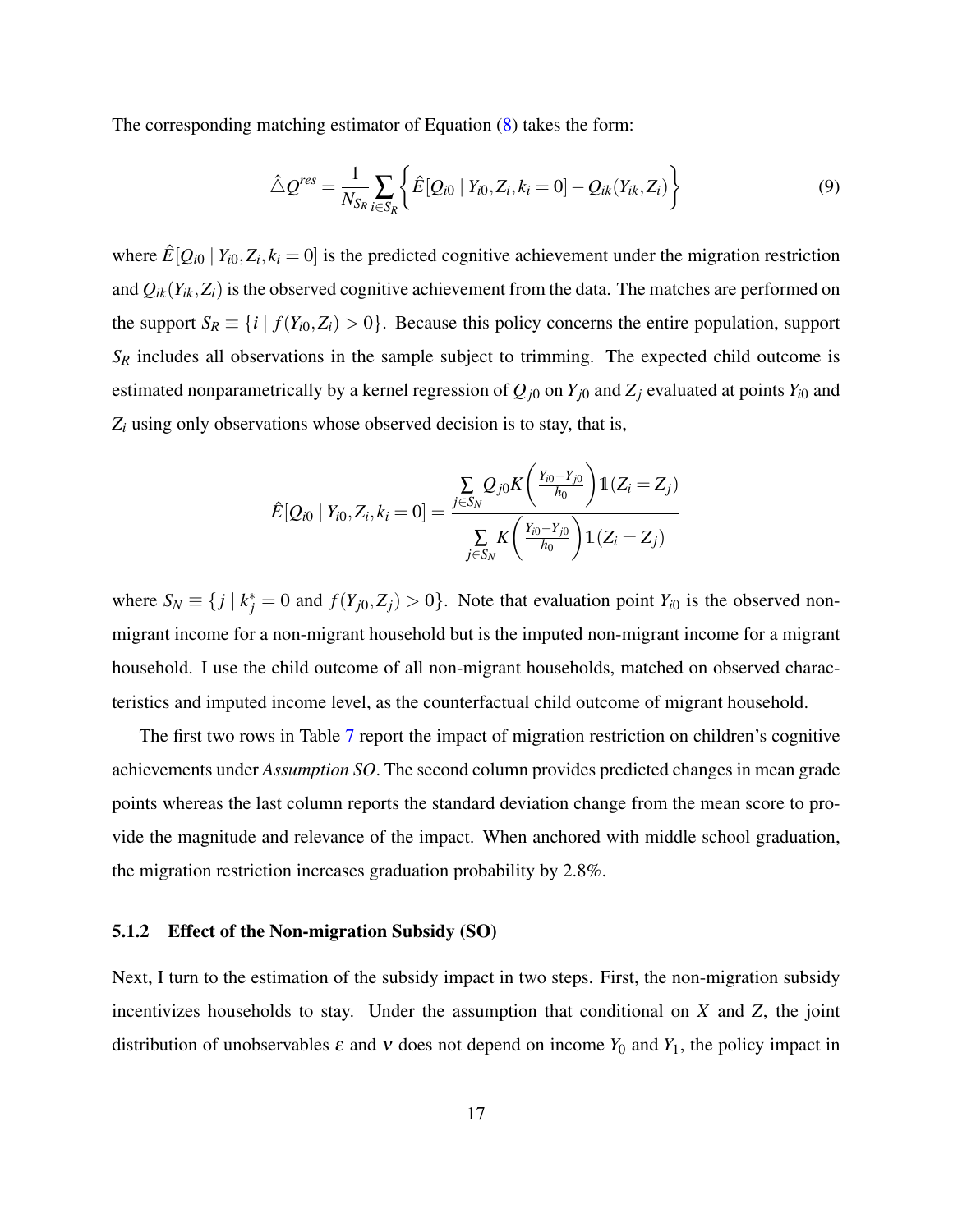Equation [\(3\)](#page-11-0) becomes:

$$
\triangle k^{subsidy}(Y_0, Y_1, X, Z) = \int_{\mathcal{E}} \int_{V} \kappa(\tilde{Y}_0, Y_1, X, Z, \varepsilon, v) f(\varepsilon, v \mid X, Z) \, d\varepsilon dv - \int_{\mathcal{E}} \int_{V} \kappa(Y_0, Y_1, X, Z, \varepsilon, v) f(\varepsilon, v \mid X, Z) \, d\varepsilon dv.
$$
\n(10)

The difference in Equation [\(10\)](#page-17-0) is exactly the effect of introducing the non-migration subsidy on the expected migration behavior of a household with characteristics  $Y_0, Y_1, X$ , and  $Z$ . Integrating over the joint distribution of  $Y_0, Y_1, X$ , and *Z* provides the impact of the subsidy on the expected migration behavior over the entire population, that is,

<span id="page-17-2"></span><span id="page-17-1"></span><span id="page-17-0"></span>
$$
\triangle k^{subsidy} = \int \triangle k^{subsidy} (Y_0, Y_1, X, Z) \, dG(Y_0, Y_1, X, Z). \tag{11}
$$

The matching estimator of Equation  $(11)$  aims to estimate the overall mean impact of the nonmigration subsidy on the migration choice, and it takes the form:

$$
\hat{\triangle}k^{subsidy} = \frac{1}{N_{S_k}} \sum_{i \in S_k} \left\{ \hat{E}[k_i \mid \tilde{Y}_{i0}, Y_{i1}, X_i, Z_i] - k_i(Y_{i0}, Y_{i1}, X_i, Z_i) \right\}
$$
(12)

where  $k_i(Y_{i0}, Y_{i1}, X_i, Z_i)$  is the migration decision of household *i* in the absence of the subsidy, and  $\hat{E}[k_i | Y_{i0} + S_i, Y_{i1}, X_i, Z_i]$  is the predicted migration choice of household *i* if faced with the subsidy. The matches are performed for  $N_{S_k}$  observations that lie in the support  $S_k \equiv \{i \mid f(Y_{i0}, Y_{i1}, X_i, Z_i) >$ 0. If the subsidy is provided unconditionally to all households, support  $S_k$  includes the entire sample subject to trimming based on the empirical density estimate of  $f(Y_1, Y_0, X, Z)$ . If the subsidy is given to a program-eligible group,  $S_k$  takes only observations in the eligible group subject to trimming. I estimate the predicted migration decision  $\hat{E}[k_i | Y_{i0} + S_i, Y_{i1}, X_i, Z_i]$  nonparametrically using a kernel regression of  $k_j$  on  $Y_{j0}, Y_{j1}, X_j$ , and  $Z_j$  evaluated at points  $\tilde{Y}_{i0} = Y_{i0} + S, Y_{i1}, X_i$ , and  $Z_i$ for all observations  $j \in S_k$ . The idea is to select all individuals  $j$  in support  $S_k$  whose characteristics  $Y_{j0}$ ,  $Y_{j1}$ ,  $X_j$ , and  $Z_j$  are similar to the characteristics of individual *i* and use these individuals to predict individual *i*'s migration behavior.

The top two rows in Table [8](#page-34-1) present the predicted impact of the non-migration subsidy on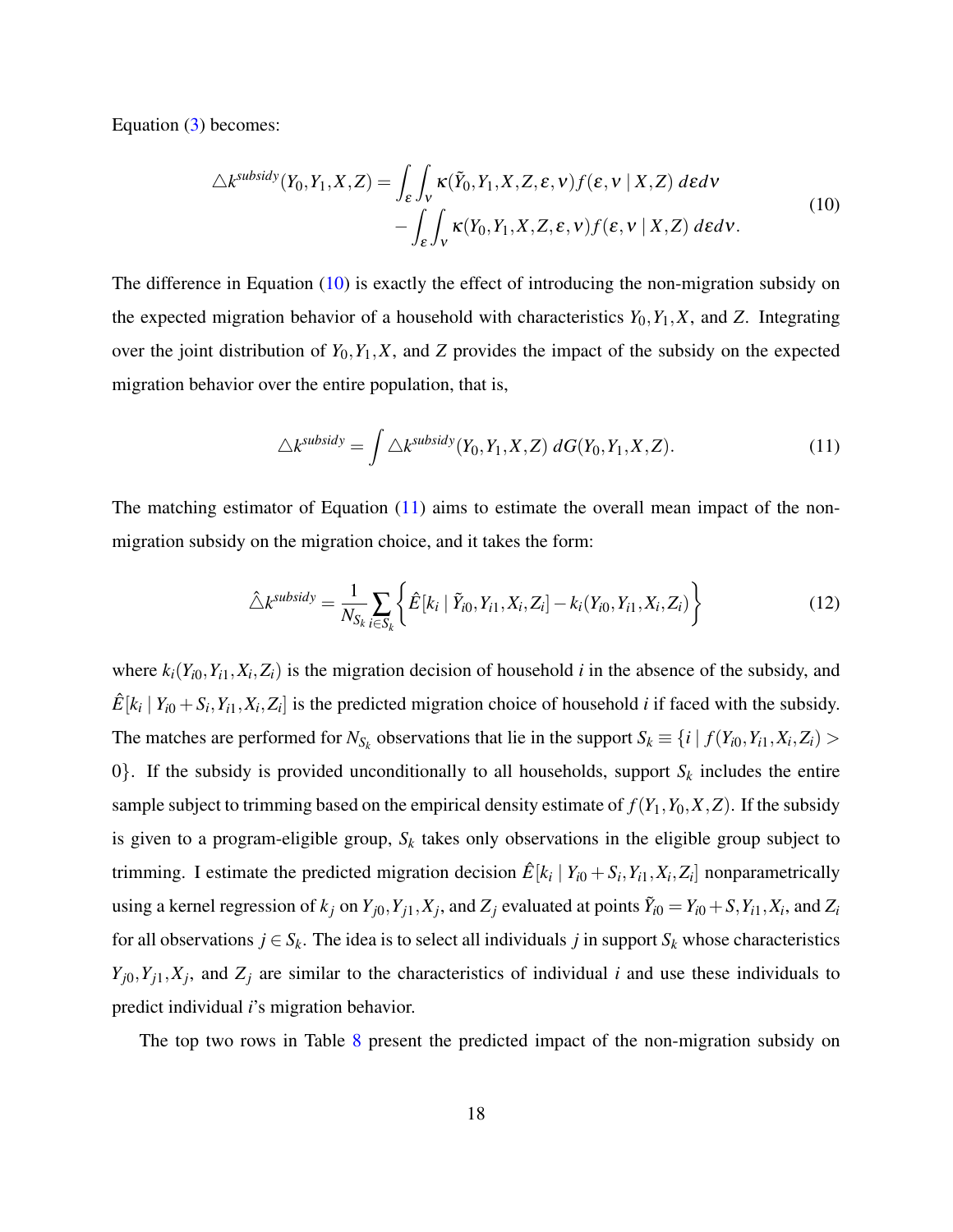migration rate under *Assumption SO*. In particular, I fix subsidy level *S<sup>i</sup>* to be the same across households, i.e.,  $S_i = S$ , and choose subsidy levels of 3000 RMB, 6000 RMB, 9000 RMB and 12000 RMB if a household does not migrate. The estimates are negative and significant, which indicates a reduction in migration when subsidy is provided. I plot the migration rate per 500 RMB increment in Figure [2.](#page-34-2) I find that the migration rate decreases as the subsidy increases. The migration rate is inelastic at lower subsidy levels and becomes more elastic when the subsidy exceeds 5000 RMB. This is likely due to the fact that the smaller subsidy does not generate enough incentive for households to stay due to the huge income gap between urban and rural areas.

In addition to migration behavior, the introduction of the non-migration subsidy affects the cognitive achievements of children. I continue to assume that the distribution of unobserved production heterogeneity is independent of the migration decision, conditional on income and production covariates. The corresponding matching estimator of Equation [\(4\)](#page-12-1) takes the form:

<span id="page-18-0"></span>
$$
\hat{\triangle} Q^{\text{subsidy}} = \frac{1}{N_{\text{S}_Q}} \sum_{i \in \text{S}_Q} \left\{ \hat{E} [Q_{ik} | \tilde{Y}_{ik}, Z_i] - Q_{ik}(Y_{ik}, Z_i) \right\} \tag{13}
$$

where the support  $S_Q$  is defined as  $S_Q \equiv \{i \mid f(Y_{ik}, Z_i) > 0\}$ . Support  $S_Q$  contains all households subject to trimming if the subsidy is provided unconditionally and only eligible households if there are eligibility criteria. Because the predicted migration choice in Equation [\(12\)](#page-17-2) is a probability between 0 and 1, the expected cognitive achievement given subsidy is a weighted average:

$$
\hat{E}[Q_{ik} | \tilde{Y}_{ik}, Z_i] = \hat{E}[Q_{i0} | \tilde{Y}_{i0}, Z_i, k_i = 0] \hat{Pr}(k_i = 0) + \hat{E}[Q_{i1} | Y_{i1}, Z_i, k_i = 1] \hat{Pr}(k_i = 1).
$$

The choice probabilities  $\hat{Pr}(k_i = 0)$  and  $\hat{Pr}(k_i = 1)$  are obtained from the previous step for each observation. Next, I estimate the expected cognitive outcome when a household stays, i.e.,  $\hat{E}[Q_{i0}]$  $\tilde{Y}_{i0}, Z_i, k_i = 0$ , using all observed stayers in support  $S_N \equiv \{j \mid k_j^* = 0 \text{ and } f(Y_{j0}, Z_j) > 0\}$  and then evaluate at point  $\tilde{Y}_{i0}$  and  $Z_i$  for each individual *i* in support  $S_Q$ . I construct  $\hat{E}[Q_{i1} | Y_{i1}, Z_i, k_i = 1]$  in a similar way but only using observed movers.

Table [9](#page-35-0) presents the ex ante evaluation of the impact of the subsidy on children's cognitive achievements under *Assumption SO*. The first two rows present the predicted cognitive test scores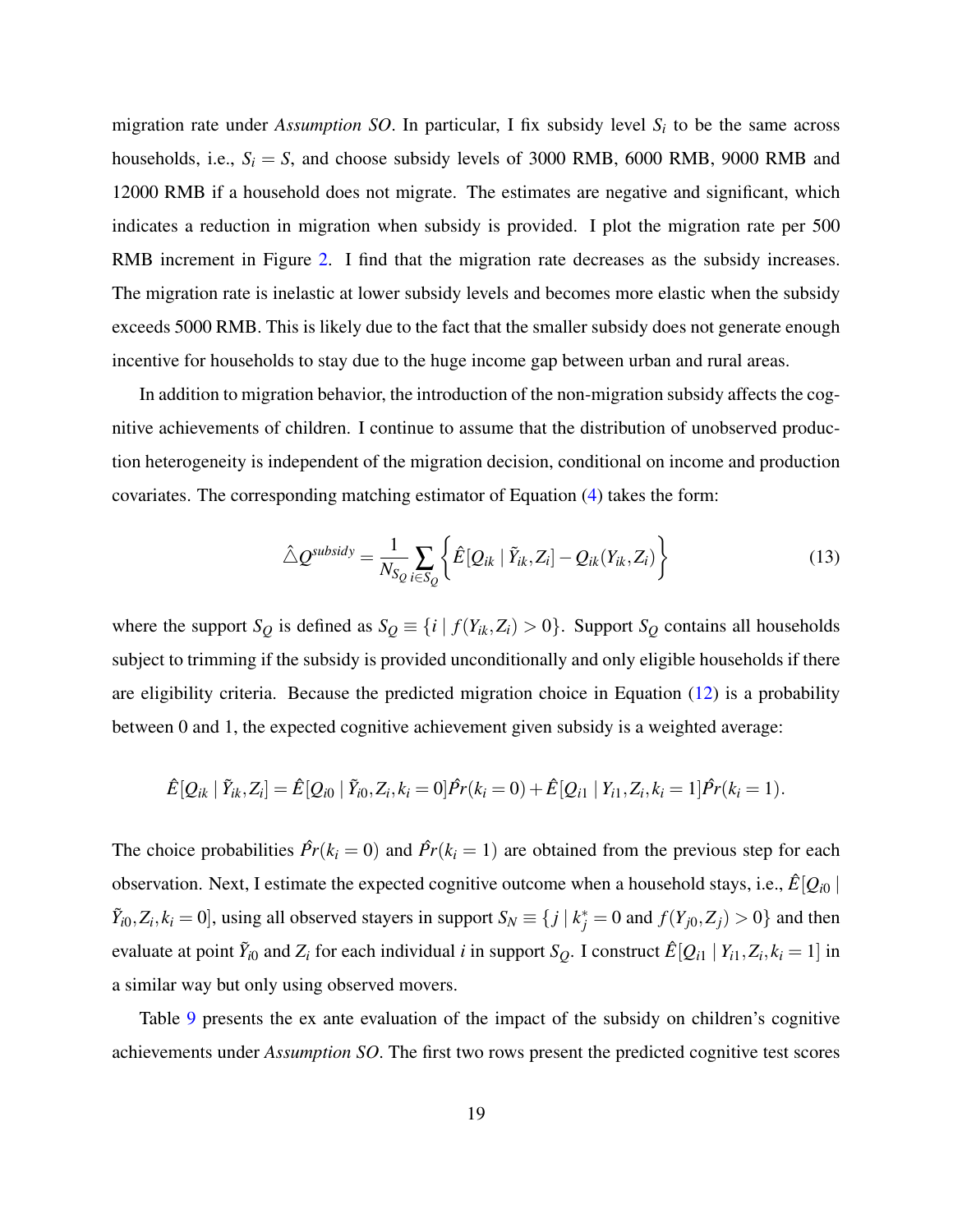measured in grade point. The next two rows provide the standard deviation change from the mean score. The last row shows middle school graduation probability once test scores are anchored using Equation [\(1\)](#page-7-1). The program effect on test scores and graduation probability increases with the subsidy level because parents are incentivized to stay in the rural areas with higher non-migrant income and hence likely to invest more time and material inputs in their children.

Panel 1 in Figure [3](#page-36-0) compares the predicted program effect when using the full sample with the low-income subsample, with a low-income household defined as whose non-migrant income is below the median of the full non-migrant income distribution. The observed migrant income in urban sector do not necessarily reflect the true economic status of a migrant household in rural area. Therefore, using observed income combining both urban and rural sectors as a selection criterion mistargets the actual low-income population in rural regions. More importantly, for a different population such that no one has yet moved, it would be impossible, from a policy maker's point of view, to target low-income families based on migrant income. The impact is greater for the low-income subsample at all subsidy levels. For instance, a subsidy of 14000RMB (2000 USD) increases word and math test score by 7.1% and 3.5% standard deviation respectively, in contrast to 3.1% increase in word score and 2.8% increase in math score for the full sample. This level of subsidy translates into a sizable increase, 6.9%, in terms of graduation probability. These findings indicate that a non-migration subsidy that targets low-income households leads to the greater increase in test scores and improvement in socioeconomic outcomes such middle school graduation rate.

Panel  $1 \& 2$  in Figure [4](#page-36-1) plot the word and math test scores against the subsidy level between different age groups. The impact of subsidy on the younger group dominates the impact on the older group at every subsidy level for both scores.<sup>[10](#page-19-0)</sup> For example, a subsidy of 14000RMB (2000) USD) is associated with a 6.2% increase in graduation probability for the younger group in contrast to a 3.8% increase for the older group. Panel 1 & 2 in Figure [5](#page-37-0) compares the impact of subsidy on child quality between boys and girls. The effect of subsidy on girls is slightly higher than the one on boys for word score at every subsidy level. On the other hand, the pattern is not clear when it

<span id="page-19-0"></span> $10$ I do not consider finer age groups because the sample sizes are too small for credible nonparametric estimation.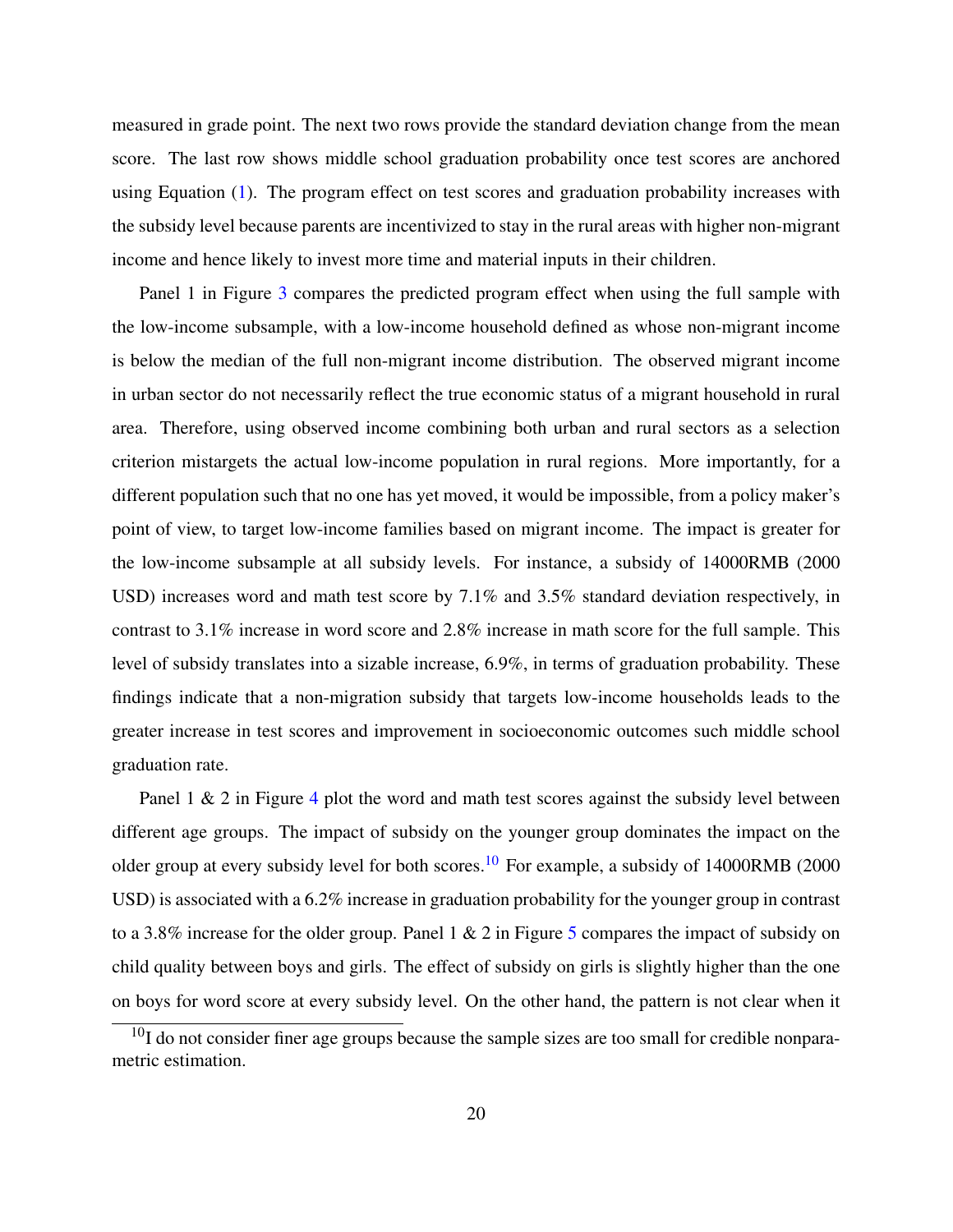comes to math score. At a low level of subsidy, the impact is almost the same between the two. The impact on boys dominates the one on girls once the subsidy reaches 8000RMB. Under the assumption that fertility is exogenous, Panel  $1 \& 2$  in Figure [6](#page-38-0) demonstrate the impact of subsidy based on the number of children per household. The impact is greater for households with more than one child, particularly when the subsidy level is high.

### 5.2 Selection on Unobservables (SU)

In the previous section, when subsidy reaches 10000 RMB, which exceeds the difference in mean income between urban sector and rural area, the migration rate is only reduced to 18%. It is likely that the conditional independence assumption is violated, which naturally leads to the discussion on selection on unobservables. Specifically, note that the dependence between latent income  $\eta$  and the migration choice *k* may not be eliminated even after controlling for observed variables *X*,*W*, and *Z*. That is,

$$
E[\eta_k | W, k] \neq 0
$$
  

$$
E[\eta_k | W, X, Z, k] \neq E[\eta_k | W, X, Z].
$$

Selection now depends on unobservables. I assume that  $(\varepsilon, v, \eta)$  have a joint distribution and utility is linear in all error terms.[11](#page-20-0) I refer to this set of assumption as *Assumption SU*. In this case, the migration decision is given by:

> $k = 0$  iff  $U_0 \ge U_1$ ,  $k = 1$  otherwise.

<span id="page-20-0"></span> $11$ The assumption that utility is in all error terms requires that the arguments of the utility function  $U(\cdot)$  and the arguments of the production function  $q_k(\cdot)$  are additively separable. Thus, the utility function can be expressed as  $U(C, Q_k, k, X, \varepsilon) = V_k(X, W, Z) + \eta_k + v_k + \varepsilon_k$ .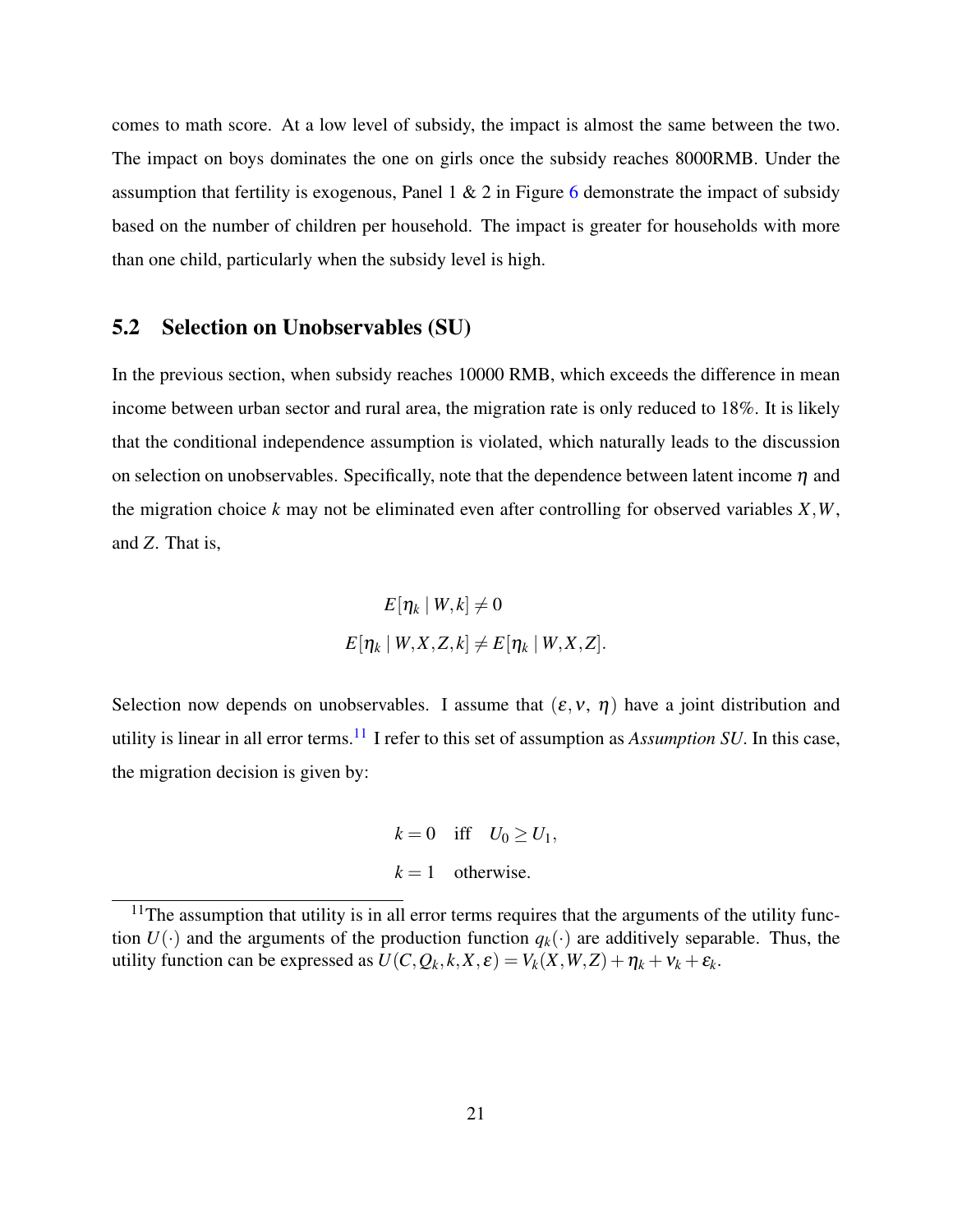The probability that a household with observables *W*,*X*, and *Z* chooses to stay is:

$$
Pr(k = 0 | X, W, Z) = Pr(U_0 \ge U_1 | X, W, Z)
$$
  
= 
$$
Pr(\eta_1 + v_1 + \varepsilon_1 - (\eta_0 + v_0 + \varepsilon_0) \le \underbrace{V_0(X, W, Z) - V_1(X, W, Z)}_{\equiv V(X, W, Z)}).
$$

The conditional expected income of Equation [\(6\)](#page-14-0) can be expressed as:

<span id="page-21-0"></span>
$$
E[Y_0 | X, W, Z, k = 0] = g_0(W) + \frac{\int_{-\infty}^{\infty} \int_{-\infty}^{V(X, W, Z)} \eta_0 f(\eta_0, \delta) d\eta_0 d\delta}{\int_{-\infty}^{\infty} \int_{-\infty}^{V(X, W, Z)} f(\eta_0, \delta) d\eta_0 d\delta}
$$
  
\n
$$
E[Y_1 | X, W, Z, k = 1] = g_1(W) + \frac{\int_{-\infty}^{\infty} \int_{V(X, W, Z)}^{\infty} \eta_1 f(\eta_1, \delta) d\eta_1 d\delta}{\int_{-\infty}^{\infty} \int_{V(X, W, Z)}^{\infty} f(\eta_1, \delta) d\eta_1 d\delta}.
$$
  
\n
$$
= G_1(X, W, Z)
$$
 (14)

With exclusion restrictions *X* and *Z* that affect the migration choice but do not influence income directly, one can nonparametrically identify functions  $g_0(\cdot), g_1(\cdot), G_0(\cdot)$  and  $G_1(\cdot)$  including constant terms under the argument of identification at infinity. The constant terms in  $g_k(\cdot)$  and  $G_k(\cdot)$ must be identified separately because the matching estimator requires one to compare the migration decision and child's cognitive outcome between a household with income *Y*<sup>0</sup> and a household with income  $\tilde{Y}_0$ .

In the estimation, I use the distance to the nearest bus station included in the utility shifter *X* as an exclusion restriction because the shorter the distance is, the less difficult it is to move to an urban destination for work, but the distance itself does not directly affect income. The distance to a bus stop is a valid exclusion restriction under the assumptions that rural residents have lived in their current location for decades and therefore residential location is exogenous. This assumption is empirically validated from the data. On average, rural households have resided in their current home location for over 15 years for the given sample. It is unlikely that these households select their residential location with respect to transportation opportunities. In addition, the bus station under consideration is a specific type of station that offers long distance buses that allow rural residents to travel to urban destinations rather than local buses that offer transportation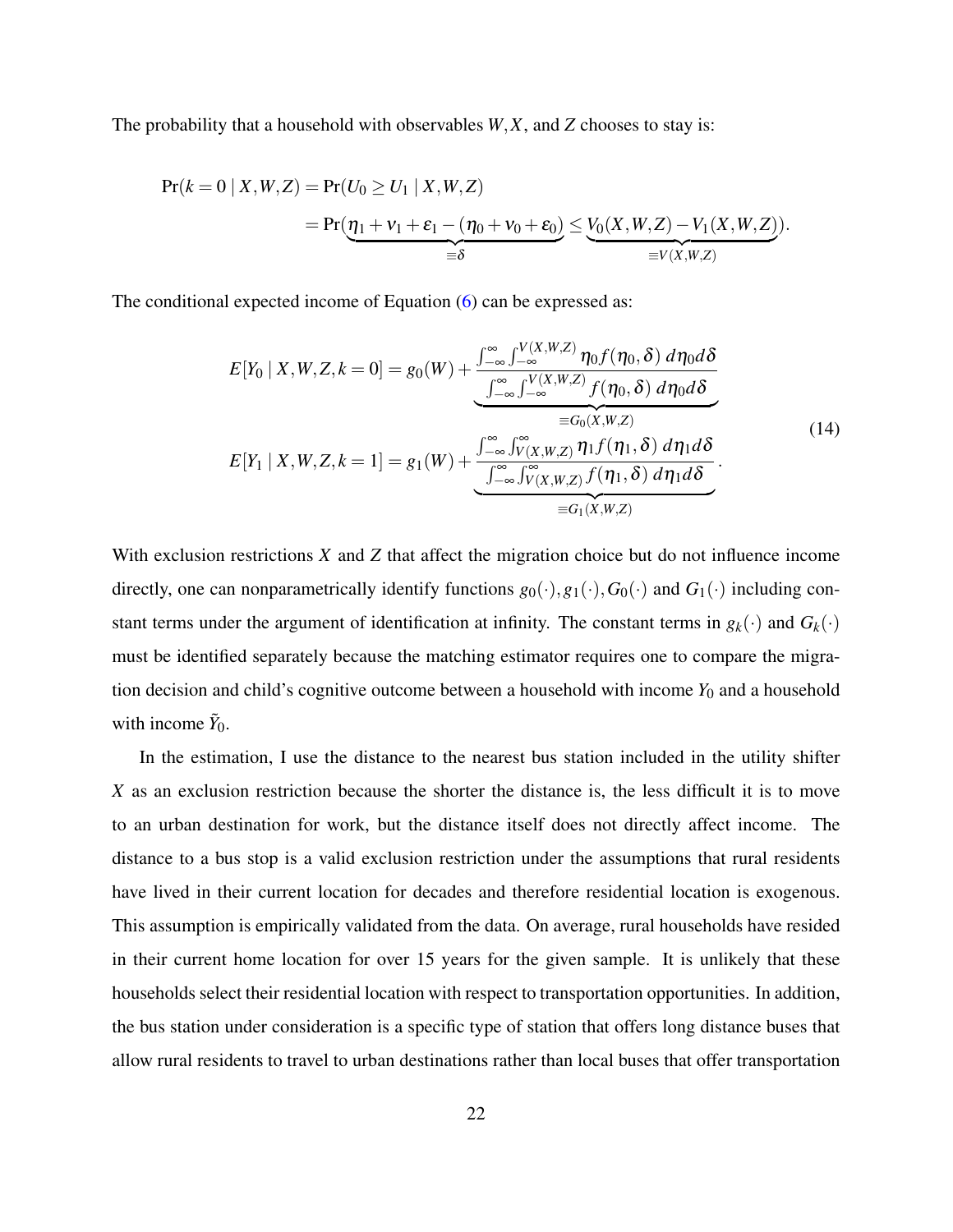within a village. Given the fact that rural residents usually engage in local agricultural and farming activities, roughly 65% of the population per village, it is unlikely that the availability of long distance bus impacts non-migrant income directly. Lastly, the number of children in *Z* can also be used as an additional exclusion restriction if fertility is assumed to be exogenous.

Given the strong requirement on the support under identification at infinity, I impose a distributional assumption on the error terms and estimate the income equations semiparametrically. Formally, I assume that  $(\varepsilon, \eta, v)$  follow a joint normal distribution  $N(0, \Sigma)$ .<sup>[12](#page-22-0)</sup> In this case, the migration probability becomes:

<span id="page-22-1"></span>
$$
Pr(k=0 | X, W, Z) = \Phi(\underbrace{\frac{V(X, W, Z)}{\sigma_{\delta}}}_{\equiv V_{\delta}}).
$$
\n(15)

The conditional income from Equation [\(14\)](#page-21-0) becomes:

$$
E[Y_0 | X, W, Z, k = 0] = g_0(W) + \alpha_0 \underbrace{\frac{-\phi(V_\delta)}{\Phi(V_\delta)}}_{\equiv H_0}
$$
\n
$$
E[Y_1 | X, W, Z, k = 1] = g_1(W) + \alpha_1 \underbrace{\frac{\phi(V_\delta)}{1 - \Phi(V_\delta)}}_{\equiv H_1}.
$$
\n(16)

Note that function  $g_k(\cdot)$ , including its intercept, and parameter  $\alpha_k$  are identified without a confounding constant component in  $H_k$ . To obtain estimates of  $g_k(\cdot)$  and  $\alpha_k$ , I estimate the following partially linear model in several steps:

<span id="page-22-3"></span><span id="page-22-2"></span>
$$
Y_k = g_k(W) + \alpha_k H_k + u_k \tag{17}
$$

First, because the left-hand side of the Equation [\(15\)](#page-22-1) is directly identifiable and thus estimable from the data, I obtain an estimate of  $V_{\delta}$  from the inverse of a normal CDF of the estimated  $Pr(k = 0 | X, W, Z)$ . The correction term  $H_k$  is then constructed from the estimate of  $V_{\delta}$ . Next,

<span id="page-22-0"></span><sup>&</sup>lt;sup>12</sup>Although not all terms in variance-covariance matrix  $\Sigma$  are identified, it is sufficient to identify a combination of them to estimate the income equations.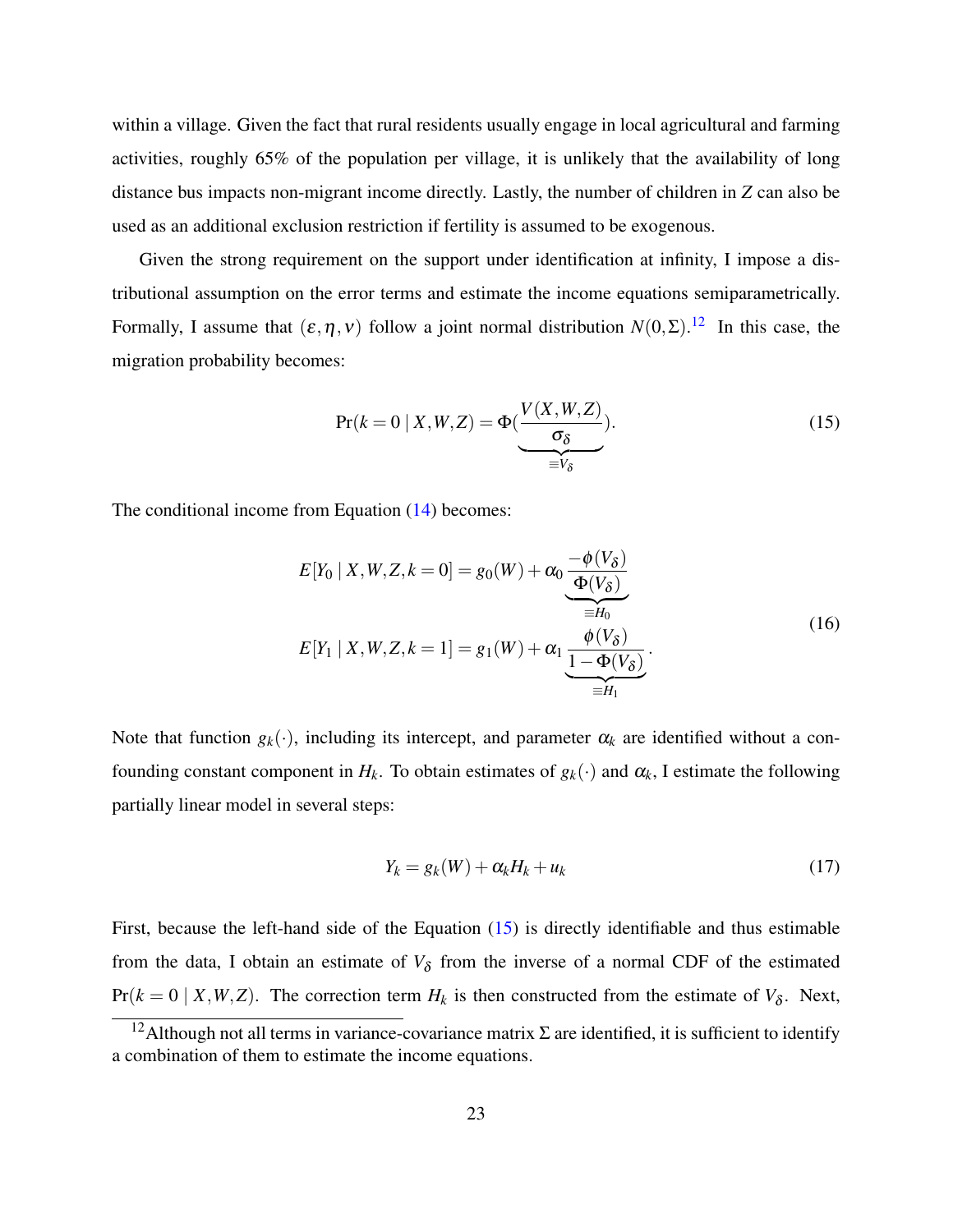using the technique proposed by [Robinson](#page-28-14) [\(1988\)](#page-28-14), I subtract Equation [\(17\)](#page-22-2) by its conditional expectation:

$$
\underbrace{Y_k - E[Y_k \mid W]}_{\equiv \tilde{Y}_k} = \alpha_k \underbrace{[\hat{H}_k - E[H_k \mid W]]}_{\equiv \tilde{H}_k} + \underbrace{u_k - E[u_k \mid W]}_{\equiv \tilde{u}_k}.
$$

I run nonparametric regressions of  $Y_k$  and  $H_k$  on W to obtain  $\tilde{Y}_k$  and  $\tilde{H}_k$ . Parameter  $\alpha_k$  is estimated from an OLS regression of  $\tilde{Y}_k$  on  $\tilde{H}_k$  subject to trimming. Finally, given the knowledge of  $Y_k, H_k$ and  $\alpha_k$ , I construct residual  $\hat{e}_k \equiv Y_k - \hat{\alpha}_k H_k$  and estimate  $g_k(\cdot)$  from a nonparametric regression of  $\hat{e}_k$  on *W*. After all the estimates are obtained, I compute the migrant income for a non-migrant household and the non-migrant income for a migrant household using Equation [\(16\)](#page-22-3).

Table [6](#page-33-2) reports the descriptive statistics of the full set of income estimated under *Assumption SU*. In comparison to the income distribution estimated under *Assumption SO*, the income gap between urban and rural areas is much greater, roughly 40% increase for the entire sample. This finding partially rationalizes the previous puzzle estimated under *Assumption SO* such that a subsidy level covering rural urban income gap only leads to a small change in migration rate since the actual income gap is greater once selection on unobservables is controlled for.

#### 5.2.1 Effect of Migration Restriction (SU)

The matching estimator for child's cognitive achievement under migration restriction takes the same form as Equation [\(9\)](#page-16-0), but the predicted cognitive outcome is estimated differently due to selection on the latent component  $v$  in the production technology. I first estimate the following partially linear model to obtain estimates of  $q_k(\cdot)$  and  $\beta_k$ :

$$
Q_k = q_k(Y_k, Z) + \beta_k H_k + r_k.
$$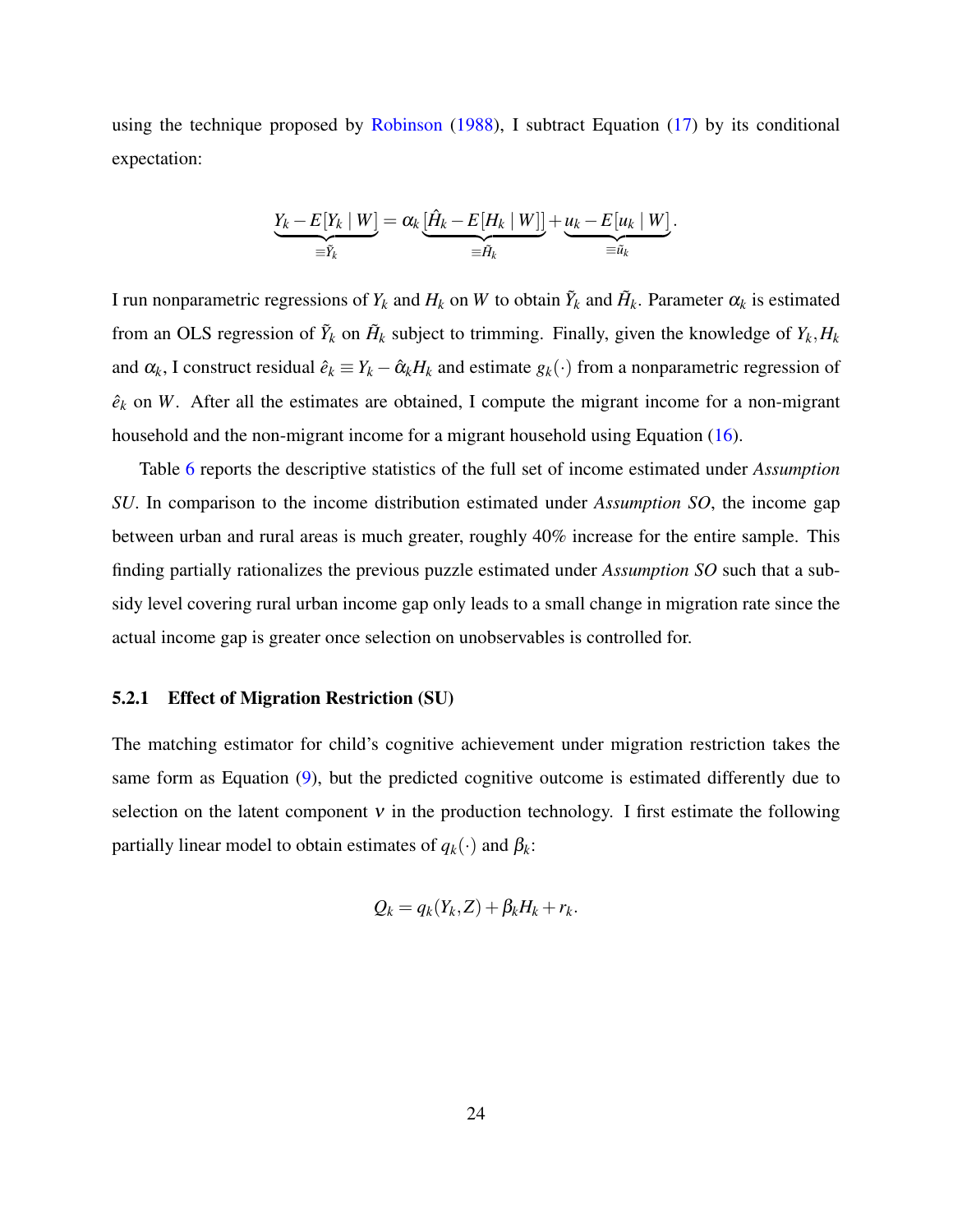I then construct the expected child's cognitive outcome as follows:

$$
\hat{E}[Q_{i0} | Y_{i0}, Z_i, k_i = 0] = \begin{cases} \hat{q}_0(Y_{i0}, Z_i) + \hat{\beta}_0 \frac{-\phi(\hat{V}_{\delta i})}{\Phi(\hat{V}_{\delta i})}, & \text{if } k_i^* = 0\\ \hat{q}_0(Y_{i0}, Z_i) + \hat{\beta}_0 \frac{\phi(\hat{V}_{\delta i})}{1 - \Phi(\hat{V}_{\delta i})}, & \text{if } k_i^* = 1. \end{cases}
$$

The last two rows in Table [7](#page-34-0) present the effect of the migration restriction under *Assumption SU*. The impact on word test scores is negative yet insignificant, whereas the impact on math test scores is positive and significant, as in the case of selection on observables. The associated middle school graduation probability is increased trivially by 1.2% and not economically meaningful.

#### 5.2.2 Effect of the Non-migration Subsidy

The impact of the non-migration subsidy on migration behavior is computed in the same way as Equation [\(12\)](#page-17-2) if we additionally assume η is independent of  $ε$  and  $ν$ . The additional assumption does not rule out selection on unobservables because the composite error  $\delta$  is correlated with latent income  $\eta$  through  $\eta$  itself. Table [8](#page-34-1) analyzes the difference in predicted impacts on migration rates between two sets of assumptions. The change in migration rate is overestimated in absolute value when selection on unobservables is ignored.

I estimate the impact of non-migration subsidy on child quality using the same matching strategy as seen in Equation [\(13\)](#page-18-0) after correcting selection on unobservables. Table [10](#page-35-1) presents estimation results. The impact of subsidy on the word score dominates the impact on the math score at all subsidy levels as before. However, the marginal impact of each dollar spent is small at low levels of the subsidy for the case of selection on unobservables and increases sharply once the subsidy becomes high. For instance, the graduation rate increases by 12.0% at 12000 RMB (1800 USD) when compared to the case of selection on observables.

Panel 2 in Figure [3](#page-36-0) demonstrates the policy impact when the subsidy targets low-income families under *Assumption SU*. The policy impact is substantial. When the subsidy approaches 8000 RMB (1200 USD), the standard deviation changes from the mean in both test scores for the lowincome group are twice as much as the ones for the entire sample. When the subsidy reaches 14000 RMB (2000 USD), it improves children's word scores by 10% standard deviation and math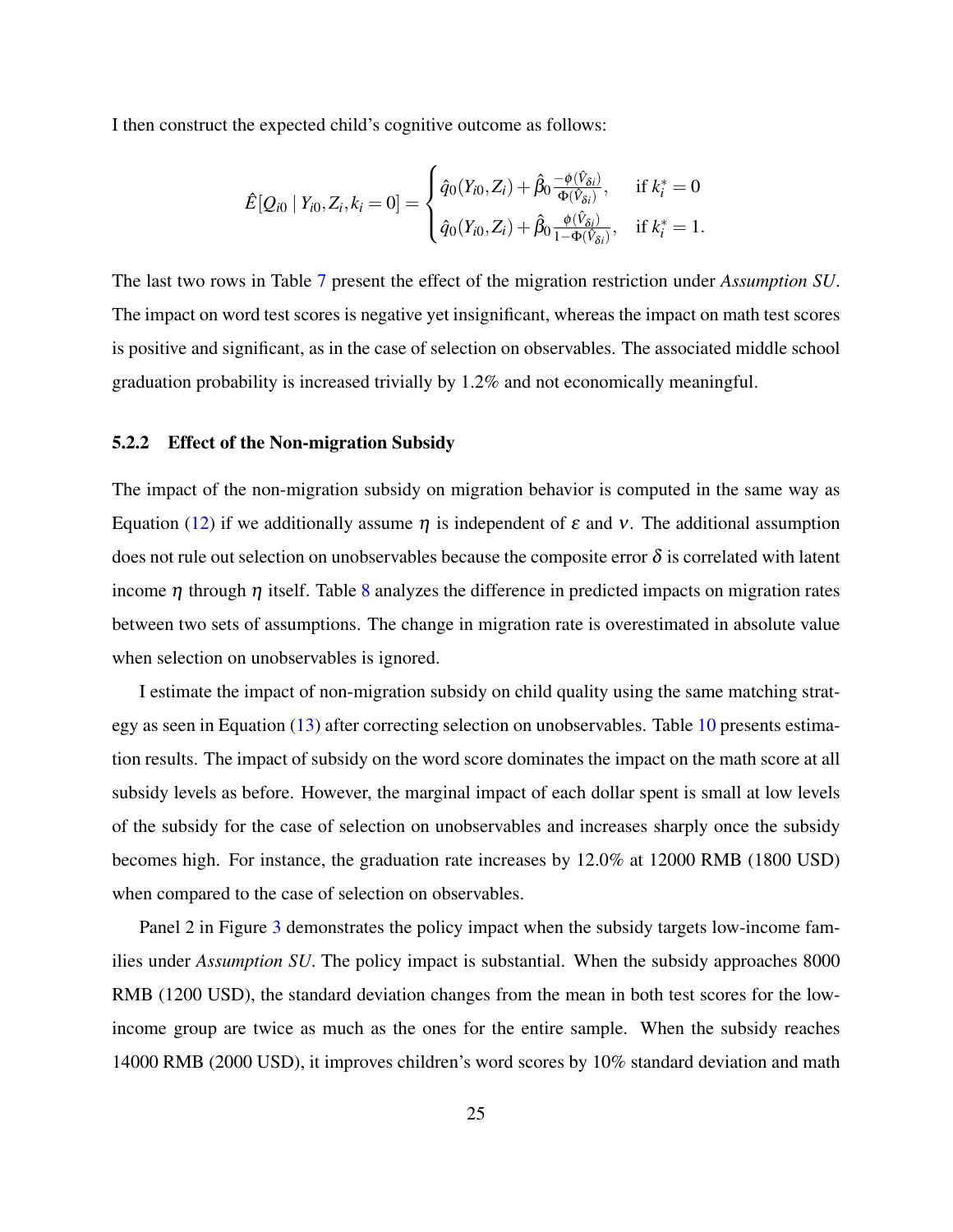scores by 6% standard deviation, which translates to a substantial increase, 8.6%, in graduation probability for rural children from the bottom half of the income distribution. When compared to the case of selection on observables, the predicted impact is also greater in terms of standard deviation change as well as graduation rate  $(8.6\% \text{ vs. } 6.9\%)$ , especially when the subsidy is high. These findings provide additional evidence to the existing literature that cash transfer programs that target low-income families is more effective in improving education attainment than unconditional ones in developing countries [\(Bourguignon, Ferreira & Leite,](#page-27-12) [2003;](#page-27-12) [Schultz,](#page-28-15) [2004\)](#page-28-15).

As the case of selection on observables, Panel  $3 \& 4$  $3 \& 4$  in Figure 4 show the impact by age. Younger adolescents aged 10-12 benefit more from the subsidy than older ones. Particularly, a subsidy of 14000 RMB (2000 USD) targeting children aged 10-12 improves their word and math test scores by 8% and 6% standard deviation, respectively. When associated with graduation probability, this subsidy translates to a 7.6% increase for the younger group and a 5.3% increase for the older group. This finding coincides with the case of selection on observables and suggests that subsidy is more effective when it targets younger adolescents. Panel 3 & 4 in Figure [5](#page-37-0) depict the impact of subsidy is greater on boys than on girls. Panel 3 & 4 Figure [6](#page-38-0) show the impact on word score is greater for households with one child and trend is not clear for math score.

# <span id="page-25-0"></span>6 Conclusion

Parental rural-to-urban migration has affected a large number of children in China. The negative impact documented in previous literature has raised considerable concerns for policy makers. This paper contributes to the literature by (1) proposing several migration policies that are aimed at improving left-behind children's cognitive achievements; and (2) quantifying the potential impacts of policy changes prior to their implementation. To achieve these goals, I develop a model of household migration that nests a child's cognitive skill formation process. I exploit the variation in household income and directly estimate the policy impacts nonparametrically using data from the China Family Panel Studies (CFPS). Ex ante evaluation of the impacts of the migration policies on cognitive achievements and associated middle school graduation probability suggests that a subsidy is most effective when it targets low-income families and younger children.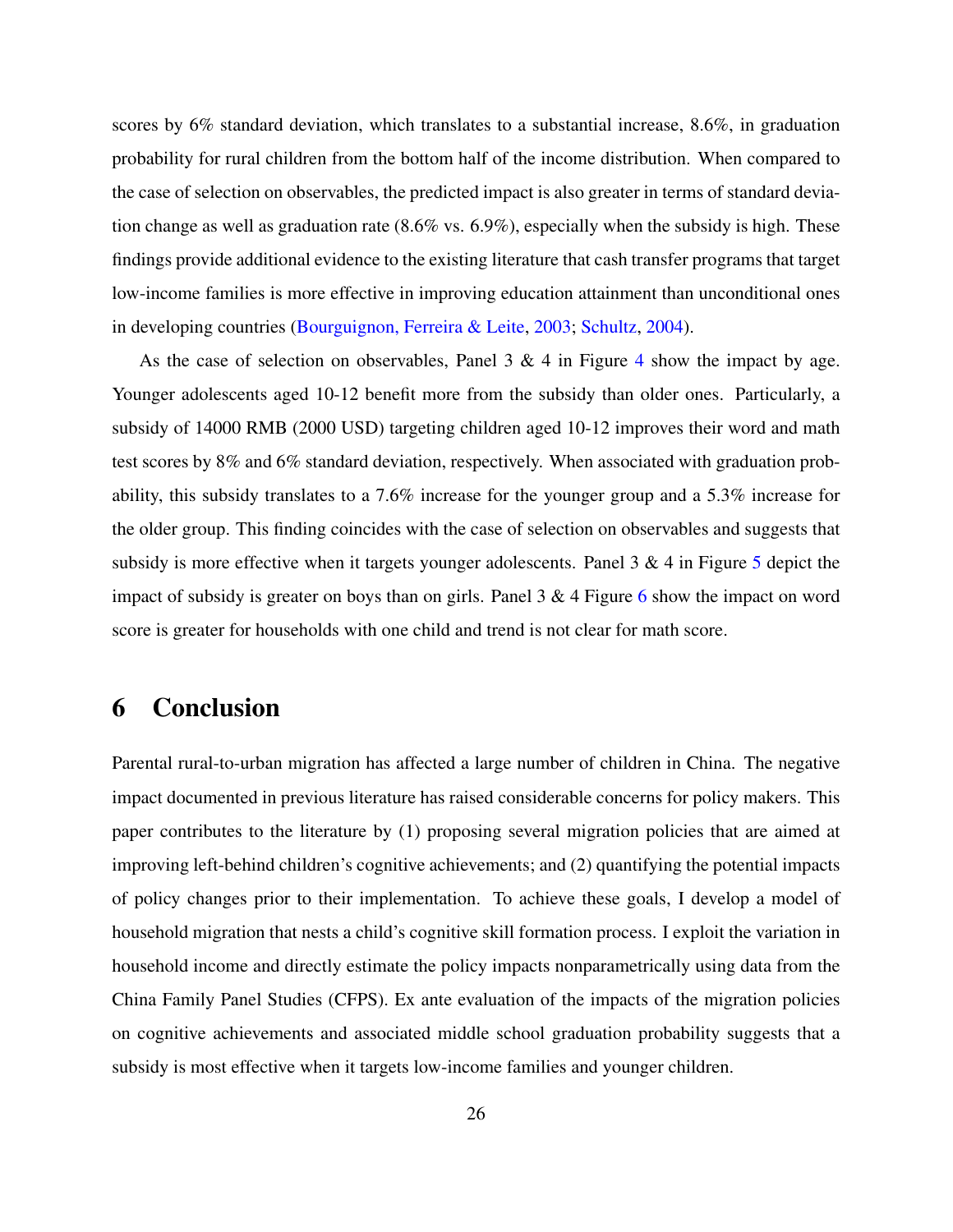The findings in this paper to a certain extent provide policy makers what to expect if the policy recommendation, State Council Opinions on Efforts to Strengthen Care and Protection of Rural Left-Behind Children [\(Ministry of Human Resources and Social Security of the People's Republic](#page-28-0) [of China,](#page-28-0) [2016\)](#page-28-0), is fully implemented. On the one hand, the migration restriction, although fully stops circulation of migrant workers, only improves left-behind children's cognitive achievements and associated socioeconomic outcome marginally. On the other hand, the non-migration subsidy, equivalent to tax cut if migrant workers move back as proposed in the policy recommendation, is relatively costly. One way to reduce program costs is to target low-income households or younger children, which cuts program costs in half. However, the subsidy lifts graduation probability by 8.6% for rural children from the bottom of the income distribution. Given the fact that the returns to education in rural China has increased drastically over the past several decades [\(De Brauw &](#page-27-13) [Rozelle,](#page-27-13) [2008\)](#page-27-13), the high cost could be compensated by economic development in rural China.

I conclude this paper by considering several extensions of this work. First, the intensive margin of the subsidy is not studied in this paper. Quantification of the intensive margin requires explicitly modeling investment decisions in a child skill formation process. When material and time inputs are involved explicitly, the nonparametric matching technique used in this paper does not carry over. Second, it would be useful to gather additional data once the policy is fully implemented in the future. Comparison between ex ante evaluation and ex post effect adds discussion on model validation as discussed in [\(Todd & Wolpin,](#page-29-9) [2006,](#page-29-9) [2008\)](#page-29-5). Therefore, future work is needed.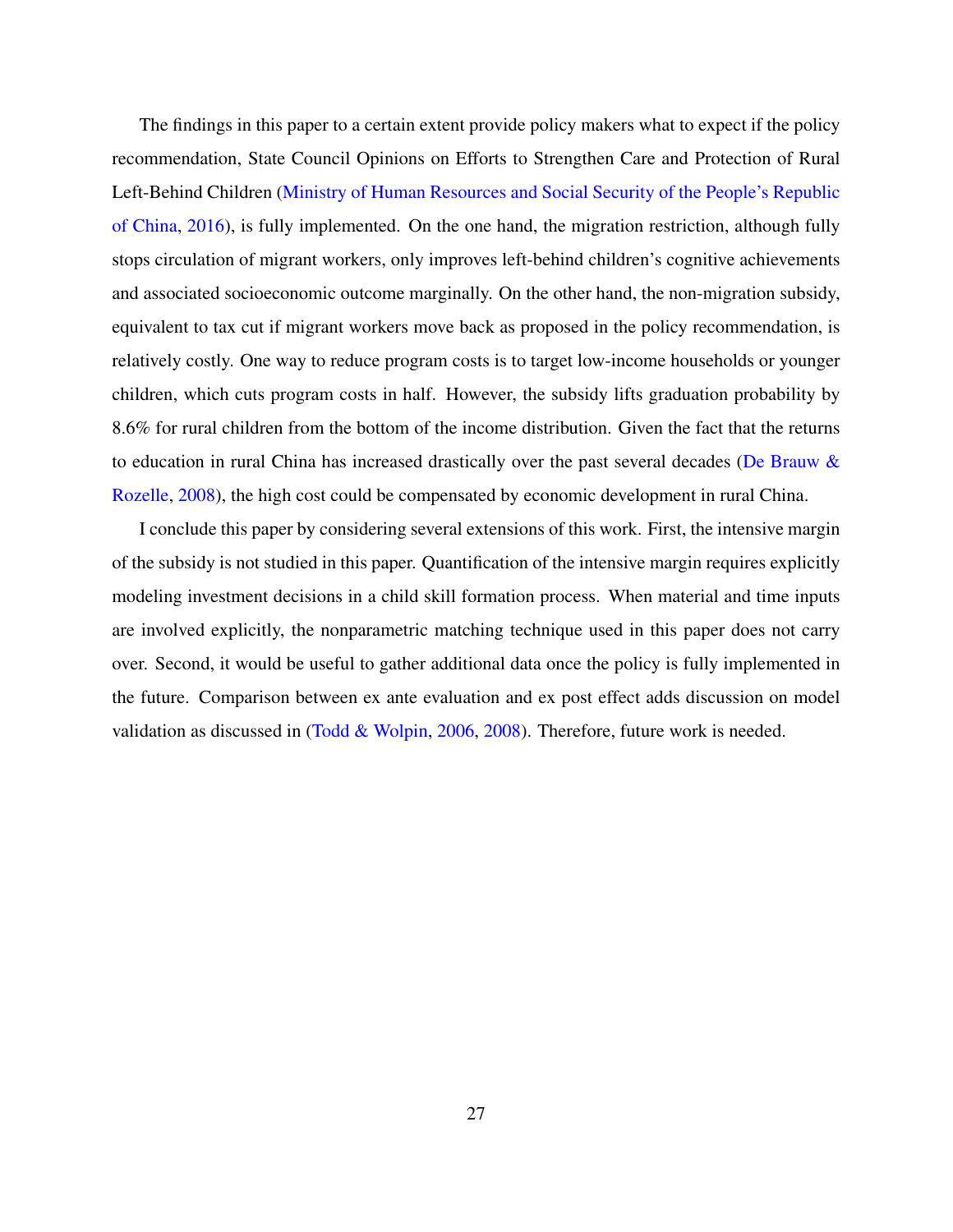# References

- <span id="page-27-9"></span>Agostinelli, F., & Sorrenti, G. (2018). Money vs. time: family income, maternal labor supply, and child development.
- <span id="page-27-6"></span>Antman, F. M. (2011). The intergenerational effects of paternal migration on schooling and work: What can we learn from children's time allocations?. *Journal of Development Economics*, 96(2), 200-208.
- <span id="page-27-3"></span>Bai, Y., Zhang, L., Liu, C., Shi, Y., Mo, D., & Rozelle, S. (2017). Effect of parental migration on the academic performance of left behind children in North Western China. *Journal of Development Studies*, 1-17.
- <span id="page-27-10"></span>Bernal, R. (2008). The Effect of Maternal Employment and Child Care on Childrens Cognitive Development. *International Economic Review* 49 (4), 11731209.
- <span id="page-27-11"></span>Bernal, R., Keane, M. P. (2011). Child Care Choices and Childrens Cognitive Achieve- ment: The Case of Single Mothers. *Journal of Labor Economics* 29 (3), 459512.
- <span id="page-27-12"></span>Bourguignon, F., Ferreira, F. H., & Leite, P. G. (2003). Conditional cash transfers, schooling, and child labor: Micro-simulating Brazil's Bolsa Escola program. *World Bank Economic Review*, 17(2), 229-254.
- <span id="page-27-5"></span>Chen, J. J. (2013). Identifying non-cooperative behavior among spouses: Child outcomes in migrant-sending households. *Journal of Development Economics*, 100(1), 1-18.
- <span id="page-27-4"></span>Chen, X., Huang, Q., Rozelle, S., Shi, Y., & Zhang, L. (2009). Effect of migration on childrens educational performance in rural China. *Comparative Economic Studies*, 51, 323343.
- <span id="page-27-0"></span>Chen, Y., & Feng, S. (2013). Access to public schools and the education of migrant children in China. *China Economic Review*, 26, 75-88.
- <span id="page-27-7"></span>Cunha, F., & Heckman, J. J. (2008). Formulating, identifying and estimating the technology of cognitive and noncognitive skill formation. *Journal of Human Resources*, 43(4), 738-782.
- <span id="page-27-8"></span>Cunha, F., Heckman, J. J., & Schennach, S. M. (2010). Estimating the technology of cognitive and noncognitive skill formation. *Econometrica*, 78(3), 883-931.
- <span id="page-27-13"></span>De Brauw, A., & Rozelle, S. (2008). Reconciling the returns to education in offfarm wage employment in rural China. *Review of Development Economics*, 12(1), 57-71.
- <span id="page-27-1"></span>Duncan, M., & Mao, S. (2011) Closure of migrant children schools in China sparks anguish. *Reuters*. Retrieved from https://www.reuters.com/article/us-china-migrant-schools/closure-ofmigrant-children-schools-in-china-sparks-anguish-idUSTRE77H10I20110818
- <span id="page-27-2"></span>Edes, A., & Inskeep, S. (2017) In Chinese Cities, Migrants' Work Is Welcome. Their Children Are Not. *National Public Radio*. Retrieved from https://www.npr.org/sections/parallels/2017/11/16/564380188/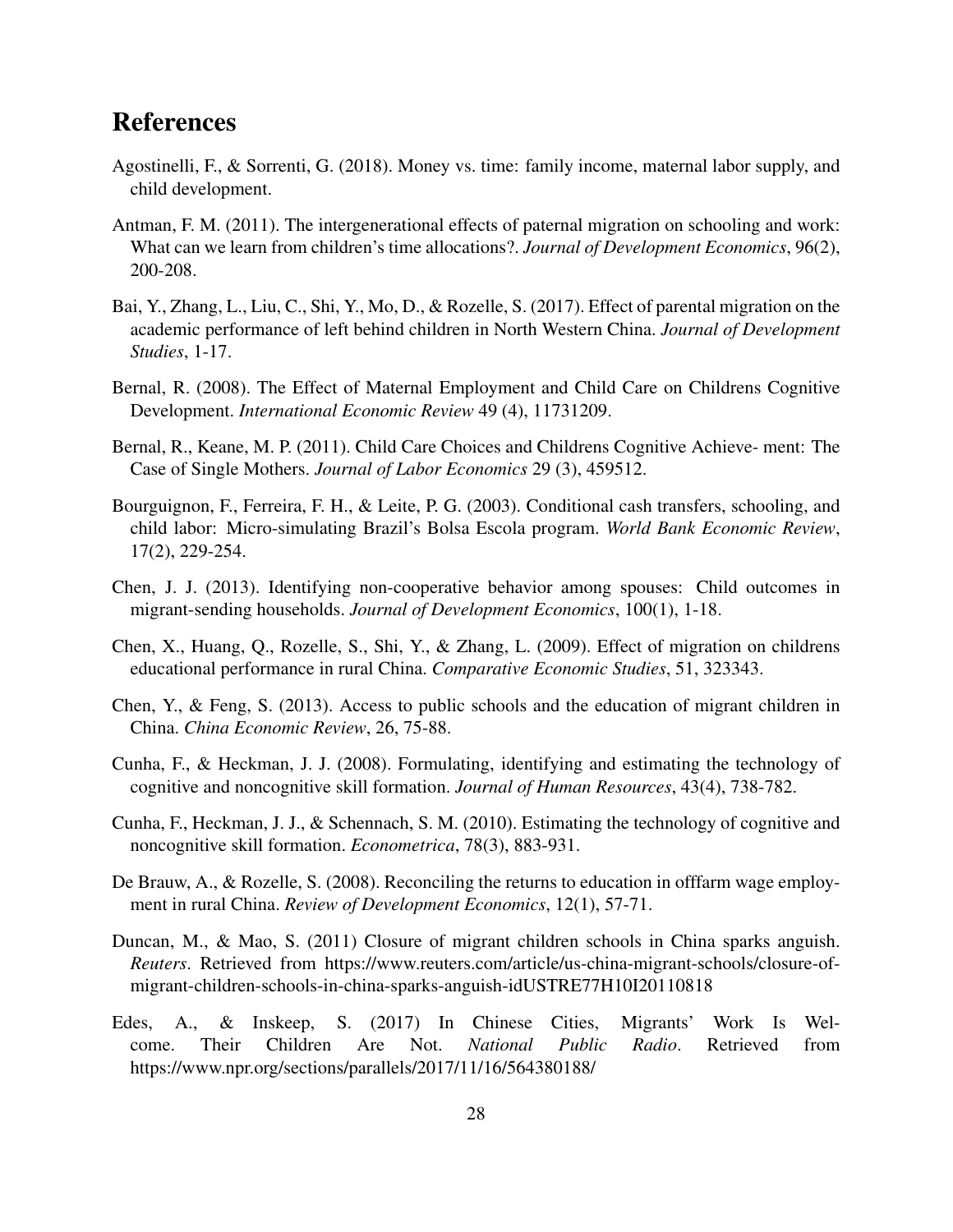- <span id="page-28-6"></span>Heckman, J. J. (2000). Causal parameters and policy analysis in economics: A twentieth century retrospective. *Quarterly Journal of Economics*, 115(1), 45-97.
- <span id="page-28-7"></span>Heckman, J. J. (2001). Micro data, heterogeneity, and the evaluation of public policy: Nobel lecture. *Journal of Political Economy*, 109(4), 673-748.
- <span id="page-28-13"></span>Heckman, J. J., Ichimura, H., & Todd, P. E. (1997). Matching as an econometric evaluation estimator: Evidence from evaluating a job training programme. *Review of Economic Studies*, 64(4), 605-654.
- <span id="page-28-1"></span>Hernández, J. C., & Zhao, I (2017, December 24) One Target in Beijings Migrant Crackdown: Schoolchildren. *New York Times*. Retrieved from https://www.nytimes.com/2017/12/24/world/asia/china-schools-migrants.html
- <span id="page-28-8"></span>Ichimura, H., & Taber, C. R. (2000). Direct estimation of policy impacts.
- <span id="page-28-9"></span>Ichimura, H., & Taber, C. (2002). Semiparametric reduced-form estimation of tuition subsidies. *American Economic Review*, 92(2), 286-292.
- <span id="page-28-10"></span>Keane, M. P., & Wolpin, K. I. (2001). The effect of parental transfers and borrowing constraints on educational attainment. *International Economic Review*, 42(4), 1051-1103.
- <span id="page-28-2"></span>Lee, L., & Park, A. (2010). Parental migration and child development in China.
- <span id="page-28-11"></span>Liu, L. (2015). The effects of education restrictions on rural urban migration in China.
- <span id="page-28-5"></span>Marschak, J. (1953). Economic measurements for policy and prediction. In *Studies in Econometric Method*, ED. W.C. Hood and T.C. Koopmans, pp. 1-16. New Haven: Yale University Press.
- <span id="page-28-3"></span>McKenzie, D., & Rapoport, H. (2011). Can migration reduce educational attainment? Evidence from Mexico. *Journal of Population Economics*, 24(4), 1331-1358.
- <span id="page-28-4"></span>Meng, X., & Yamauchi, C. (2017). Children of Migrants: The cumulative impact of parental migration on childrens education and health outcomes in China. *Demography*, 54(5), 1677- 1714.
- <span id="page-28-0"></span>Ministry of Human Resources and Social Security of the People's Republic of China. (2016) *State Council Opinions on Efforts to Strengthen Care and Protection of Rural Left-Behind Children*
- <span id="page-28-14"></span>Robinson, P. M. (1988). Root-N-consistent semiparametric regression. *Econometrica*, 931-954.
- <span id="page-28-15"></span>Schultz, T. P. (2004). School subsidies for the poor: evaluating the Mexican Progresa poverty program. *Journal of Development Economics*, 74(1), 199-250.
- <span id="page-28-12"></span>Todd, P. E., & Wolpin, K. I. (2003). On the specification and estimation of the production function for cognitive achievement. *The Economic Journal*, 113(485).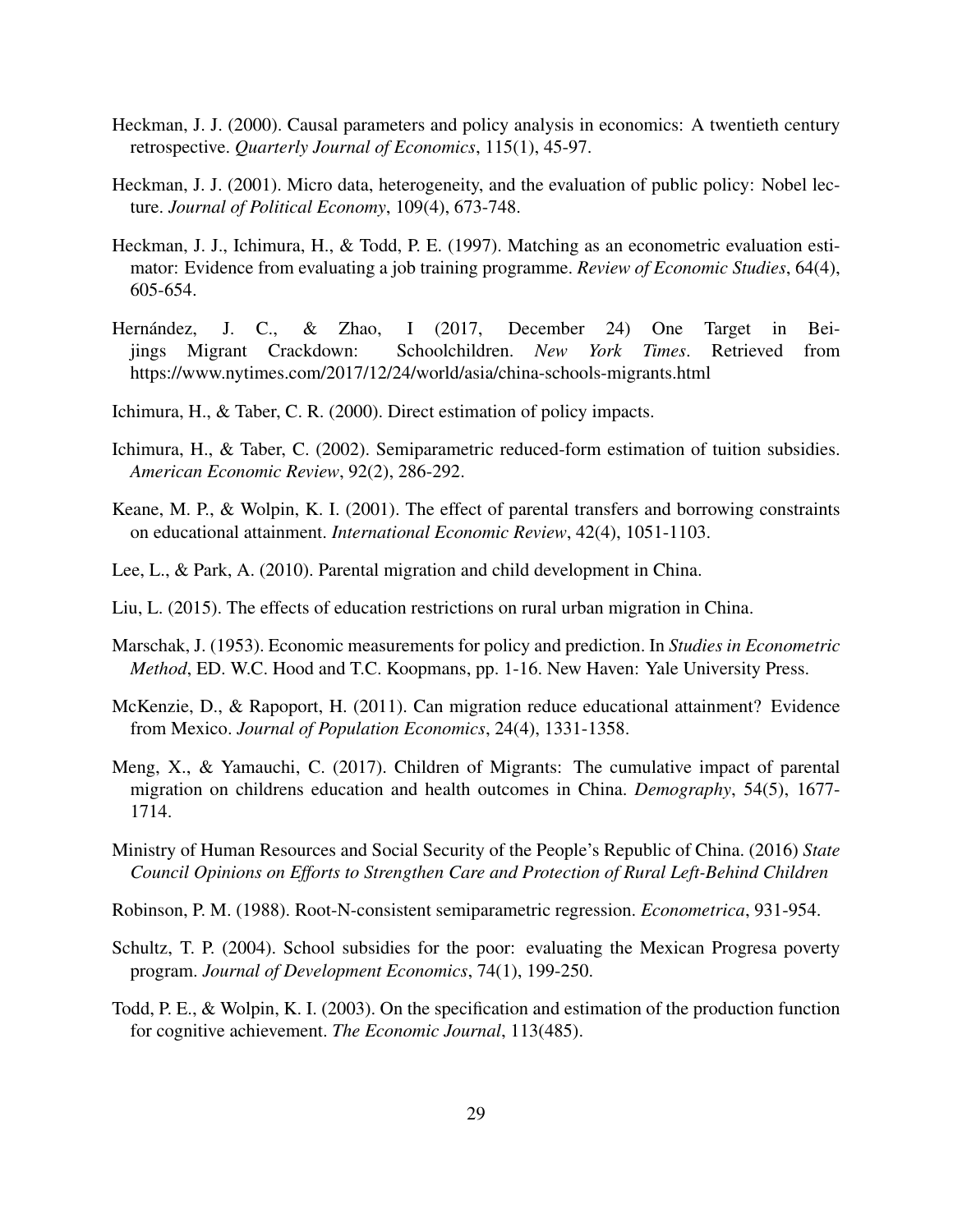- <span id="page-29-9"></span>Todd, P. E., & Wolpin, K. I. (2006). Assessing the impact of a school subsidy program in Mexico: Using a social experiment to validate a dynamic behavioral model of child schooling and fertility. *American Economic review*, 96(5), 1384-1417.
- <span id="page-29-8"></span>Todd, P. E., & Wolpin, K. I. (2007). The production of cognitive achievement in children: Home, school, and racial test score gaps. *Journal of Human Capital*, 1(1), 91-136.
- <span id="page-29-5"></span>Todd, P. E., & Wolpin, K. I. (2008). Ex ante evaluation of social programs. *Annales d'Economie et de Statistique*, 263-291.
- <span id="page-29-1"></span>Wen, M., & Lin, D. (2012). Child development in rural China: Children left behind by their migrant parents and children of non-migrant families. *Child Development*, 83(1), 120-136.
- <span id="page-29-6"></span>Wolpin, K. I. (2013). *The limits of inference without theory*. MIT Press.
- <span id="page-29-0"></span>Xu, H., & Xie, Y. (2015). The causal effects of rural-to-urban migration on childrens well-being in China. *European Sociological Review*, 31(4), 502-519.
- <span id="page-29-7"></span>Xie, Y., Zhang, X., Tu, P., & Ren, Q. (2008). *China Family Panel Studies (CFPS)*. Ann Arbor, MI: [distributor], 2018-01-25. https://doi.org/10.3886/ICPSR36524.v2
- <span id="page-29-3"></span>Zhao, Q., Yu, X., Wang, X., & Glauben, T. (2014). The impact of parental migration on children's school performance in rural China. *China Economic Review*, 31, 43-54.
- <span id="page-29-2"></span>Zhang, H., Behrman, J. R., Fan, C. S., Wei, X., & Zhang, J. (2014). Does parental absence reduce cognitive achievements? Evidence from rural China. *Journal of Development Economics*, 111, 181-195.
- <span id="page-29-4"></span>Zhou, M., Murphy, R., & Tao, R. (2014). Effects of parents' migration on the education of children left behind in rural China. *Population and Development Review*, 40(2), 273-292.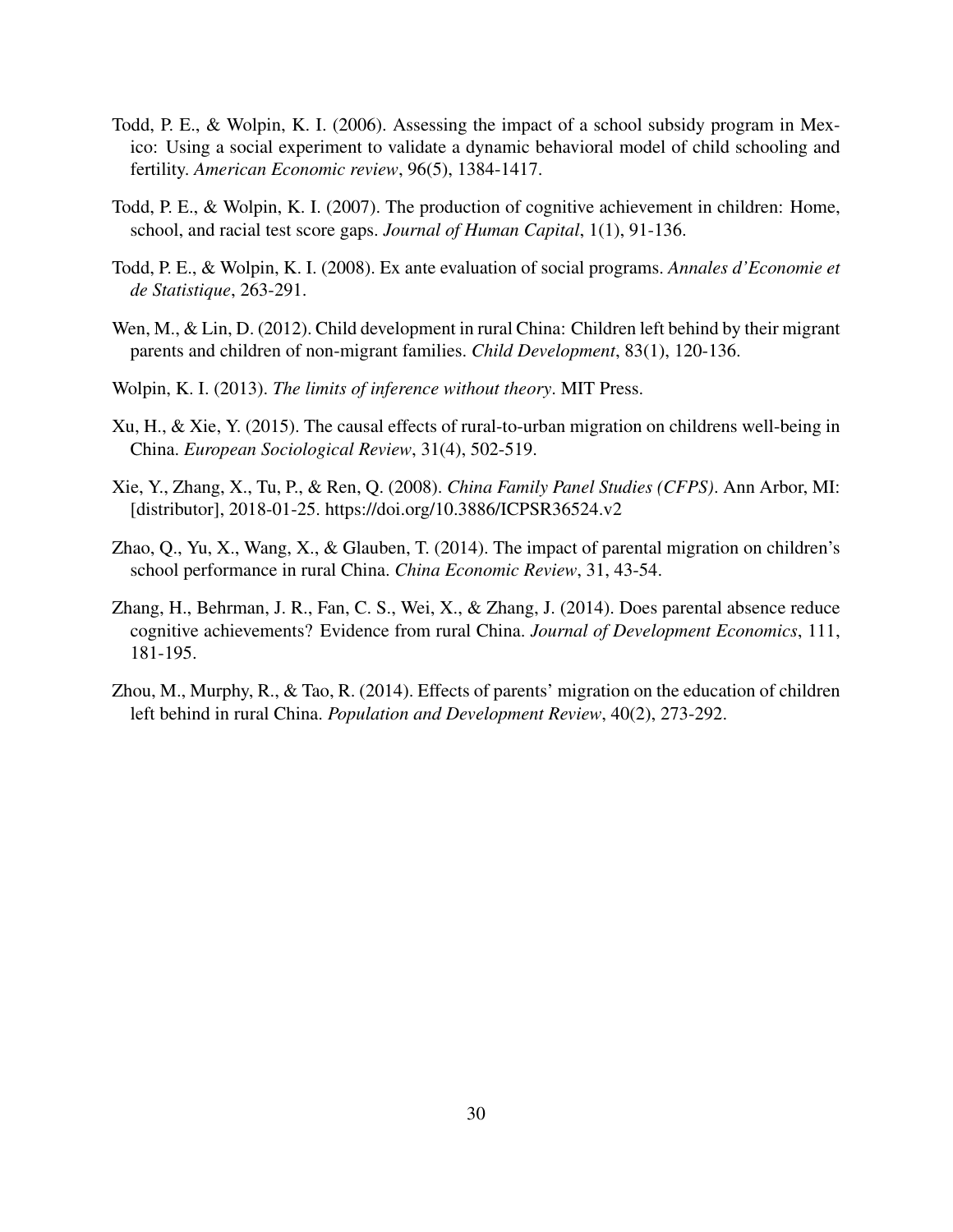| Table 1: Summary Statistics      |             |             |               |
|----------------------------------|-------------|-------------|---------------|
|                                  | Non-migrant | Left-behind |               |
|                                  | Mean        | Mean        | Diff. in Mean |
|                                  | (St. Dev.)  | (St. Dev.)  | (St. Err.)    |
| <b>Father Education</b>          | 2.53        | 2.66        | $-0.13$       |
|                                  | (0.95)      | (0.86)      | (0.023)       |
| <b>Mother Education</b>          | 2.29        | 2.33        | $-0.042$      |
|                                  | (1.08)      | (0.98)      | (0.026)       |
|                                  | 36.54       | 34.85       | 1.69          |
| Father Age                       | (6.73)      | (6.40)      | (0.17)        |
|                                  | 34.75       | 33.17       | 1.59          |
| Mother Age                       | (6.69)      | (6.24)      | (0.17)        |
|                                  |             | 11.27       |               |
| <b>Father Migration Duration</b> |             | (27.26)     |               |
|                                  |             | 10.55       |               |
| <b>Mother Migration Duration</b> |             | (20.99)     |               |
|                                  | 0.64        | 0.78        | $-0.143$      |
| Grandparent                      | (0.48)      | (0.41)      | (0.011)       |
| <b>Bus Distance</b>              | 2.35        | 1.74        | 0.61          |
|                                  | (5.17)      | (2.27)      | (0.085)       |
| Number of Children               | 1.79        | 1.91        | $-0.11$       |
|                                  | (0.85)      | (0.99)      | (0.025)       |
|                                  | 32565       | 43378       | $-10813$      |
| Household Income                 | (34942)     | (39867)     | (1012)        |
|                                  |             |             |               |

<span id="page-30-0"></span>Table 1: Summary Statistic

<sup>a</sup> Education: 1-Illiterate/Semi-literate, 2-Primary school, 3-Junior high school, 4-Senior high school, 5-2 or 3 year college, 6-Bachelor's degree, 7-Master's degree, 8-Doctoral degree.

<sup>b</sup> Migration duration is measured in month.

<sup>c</sup> The variable Grandparent indicates whether there is at least one grandparent living with the child.

<sup>d</sup> The variable Bus Distance is the distance to the closest bus stop, measured in km.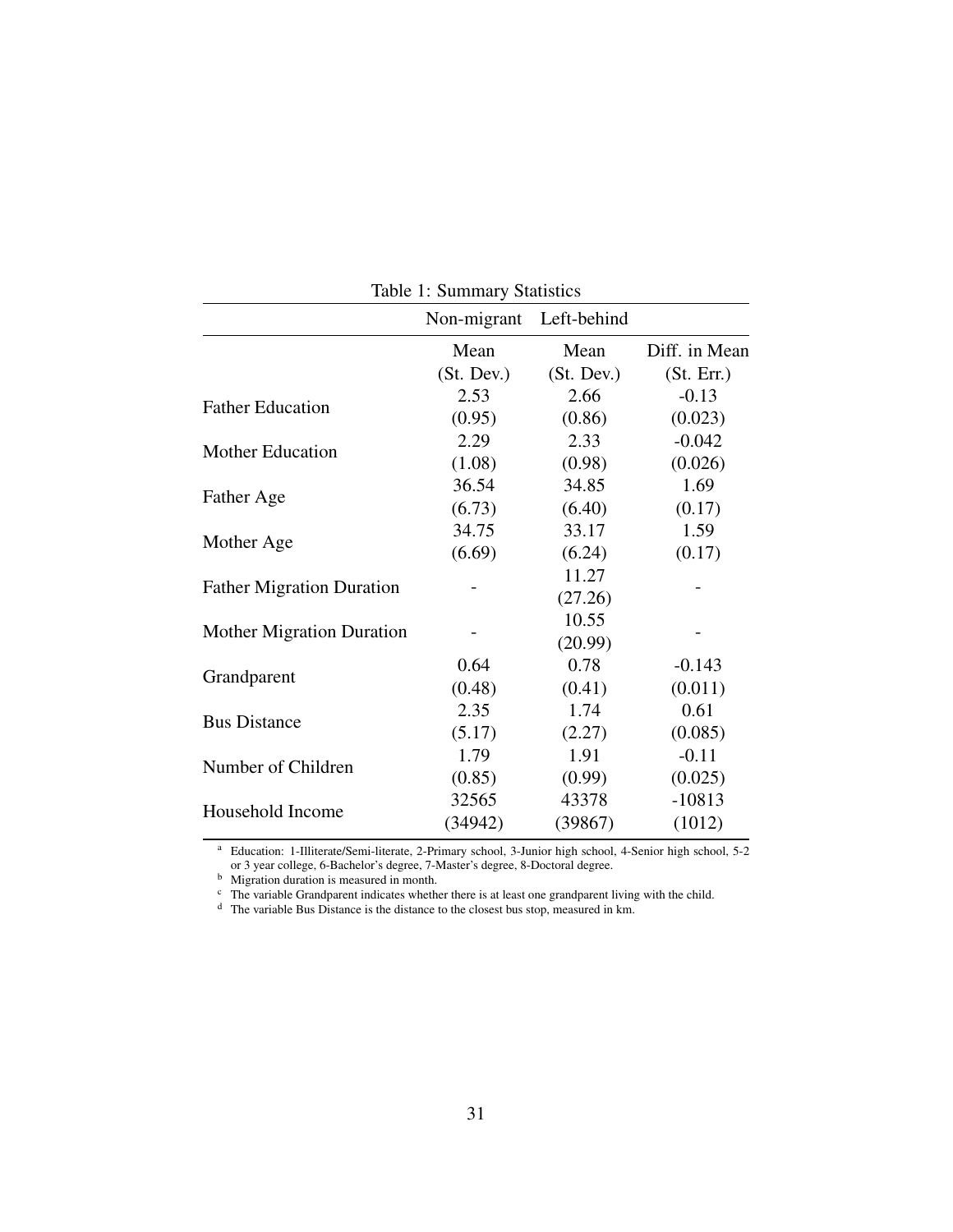|     | <b>Word Test Score</b> |             |               | <b>Math Test Score</b> |             |               |
|-----|------------------------|-------------|---------------|------------------------|-------------|---------------|
|     | Non-migrant            | Left-behind |               | Non-migrant            | Left-behind |               |
|     | Mean                   | Mean        | Diff. in Mean | Mean                   | Mean        | Diff. in Mean |
| Age | (St. Dev.)             | (St. Dev.)  | (St. Err.)    | (St. Dev.)             | (St. Dev.)  | (St. Err.)    |
| 10  | 15.42                  | 14.53       | 0.89          | 7.13                   | 6.54        | 0.58          |
|     | (6.86)                 | (6.37)      | (0.89)        | (2.97)                 | (2.79)      | (0.29)        |
|     | 18.21                  | 17.81       | 0.40          | 7.79                   | 8.19        | $-0.39$       |
| 11  | (6.82)                 | (6.72)      | (0.89)        | (2.97)                 | (2.94)      | (0.39)        |
| 12  | 20.26                  | 20.59       | $-0.33$       | 9.46                   | 9.75        | $-0.30$       |
|     | (7.14)                 | (5.54)      | (0.81)        | (3.91)                 | (3.29)      | (0.47)        |
| 13  | 22.10                  | 22.06       | 0.04          | 11.07                  | 10.42       | 0.64          |
|     | (6.62)                 | (6.75)      | (0.94)        | (3.78)                 | (3.99)      | (0.55)        |
|     | 24.31                  | 24.47       | $-0.16$       | 12.58                  | 11.32       | 1.25          |
| 14  | (6.58)                 | (5.98)      | (0.85)        | (4.18)                 | (4.51)      | (0.62)        |
|     | 24.98                  | 25.00       | $-0.02$       | 13.68                  | 13.24       | 0.44          |
| 15  | (6.81)                 | (5.60)      | (0.73)        | (4.34)                 | (4.92)      | (0.60)        |

<span id="page-31-0"></span>Table 2: Cognitive Test Scores by Age

<sup>a</sup> Word test score is based on a 34-item Chinese word test.

<sup>b</sup> Math test score is based on a 24-item mathematical test.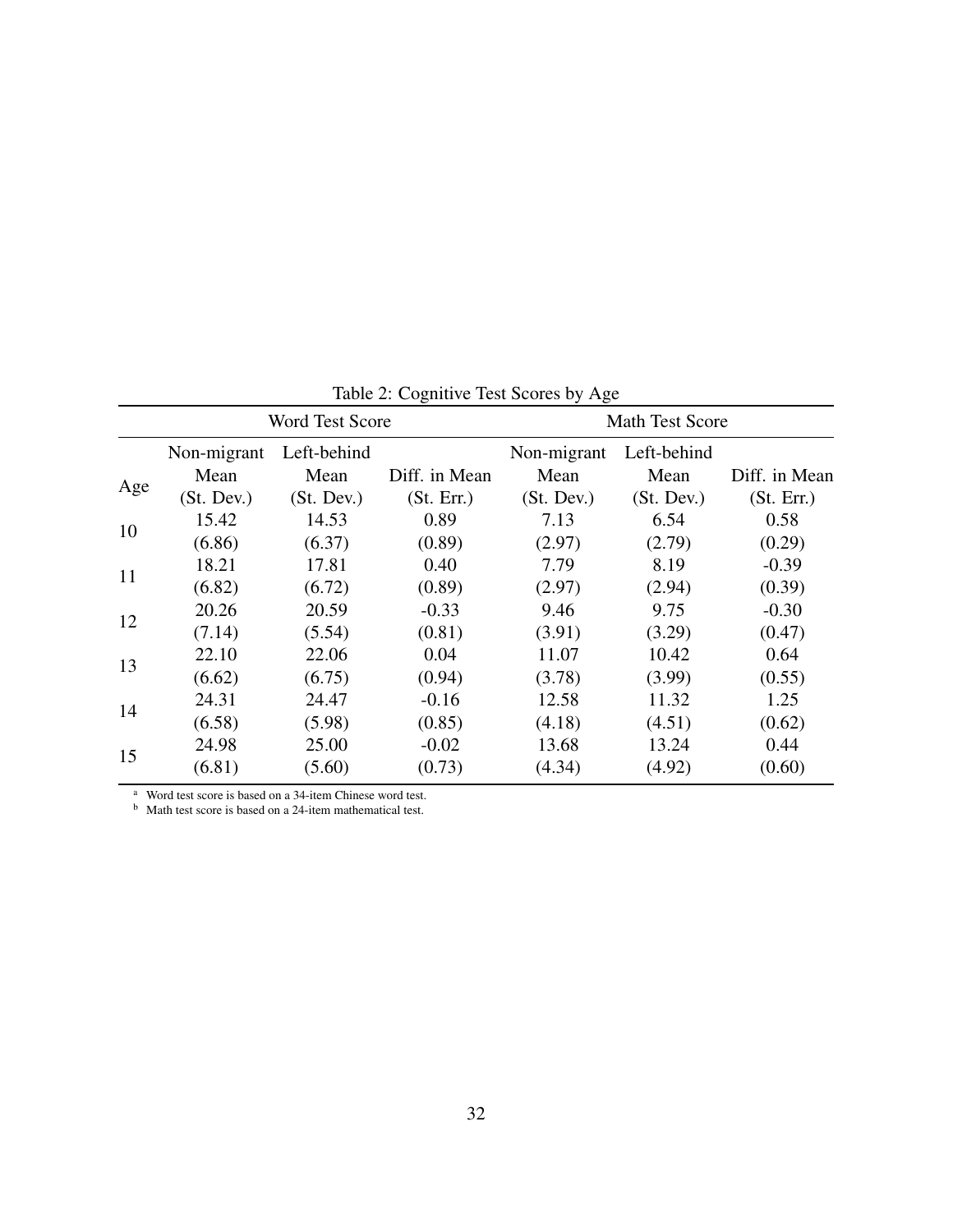| Panel A: Test Scores Comparison            |                        |                        |
|--------------------------------------------|------------------------|------------------------|
|                                            | <b>Word Test Score</b> | <b>Math Test Score</b> |
|                                            | Diff. in mean          | Diff. in mean          |
|                                            | (St. Err.)             | (St. Err.)             |
| Naive Estimator                            | $-0.07$                | $-0.32$                |
|                                            | (0.39)                 | (0.24)                 |
|                                            | $-0.39$                | $-0.59$                |
| <b>Propensity Score Matching Estimator</b> | (0.54)                 | (0.31)                 |

<span id="page-32-0"></span>Table 3: Comparison of Cognitive Test Scores

### Panel B: Probit Regression for Migration

|                         | Coefficient | p-Value |
|-------------------------|-------------|---------|
| log(Income)             | 0.17        | 0.00    |
| <b>Father Education</b> | 0.04        | 0.03    |
| <b>Mother Education</b> | $-0.52$     | 0.00    |
| Father Age              | $-0.01$     | 0.03    |
| Mother Age              | $-3.2e-03$  | 0.56    |
| Child Gender            | 0.05        | 0.12    |
| Child Age               | $-0.01$     | 0.36    |
| Number of Siblings      | 0.08        | 0.00    |
| Grandparent             | 0.30        | 0.00    |
| <b>Bus Distance</b>     | $-0.03$     | 0.00    |
| Constant                | $-0.48$     | 0.00    |

<sup>a</sup> Education: 1-Illiterate/Semi-literate, 2-Primary school, 3-Junior high school, 4-Senior high school, 5-2 or 3 year college, 6-Bachelor's degree, 7-Master's degree, 8-Doctoral degree.

b Gender equals 1 if male.

<sup>c</sup> The variable Grandparent indicates whether there is at least one grandparent living with the child.

<sup>d</sup> The variable Bus Distance is the distance to the closest bus station, measured in km.

<span id="page-32-1"></span>

|                 | Coefficient |
|-----------------|-------------|
| Word Test Score | 0.062       |
|                 | (0.010)     |
| Math Test Score | 0.261       |
|                 | (0.016)     |
| Intercept       | $-4.800$    |
|                 | (0.234)     |

Table 4: Estimates of Anchoring Cognitive Test Scores

<sup>a</sup> Standard errors are reported in the parentheses.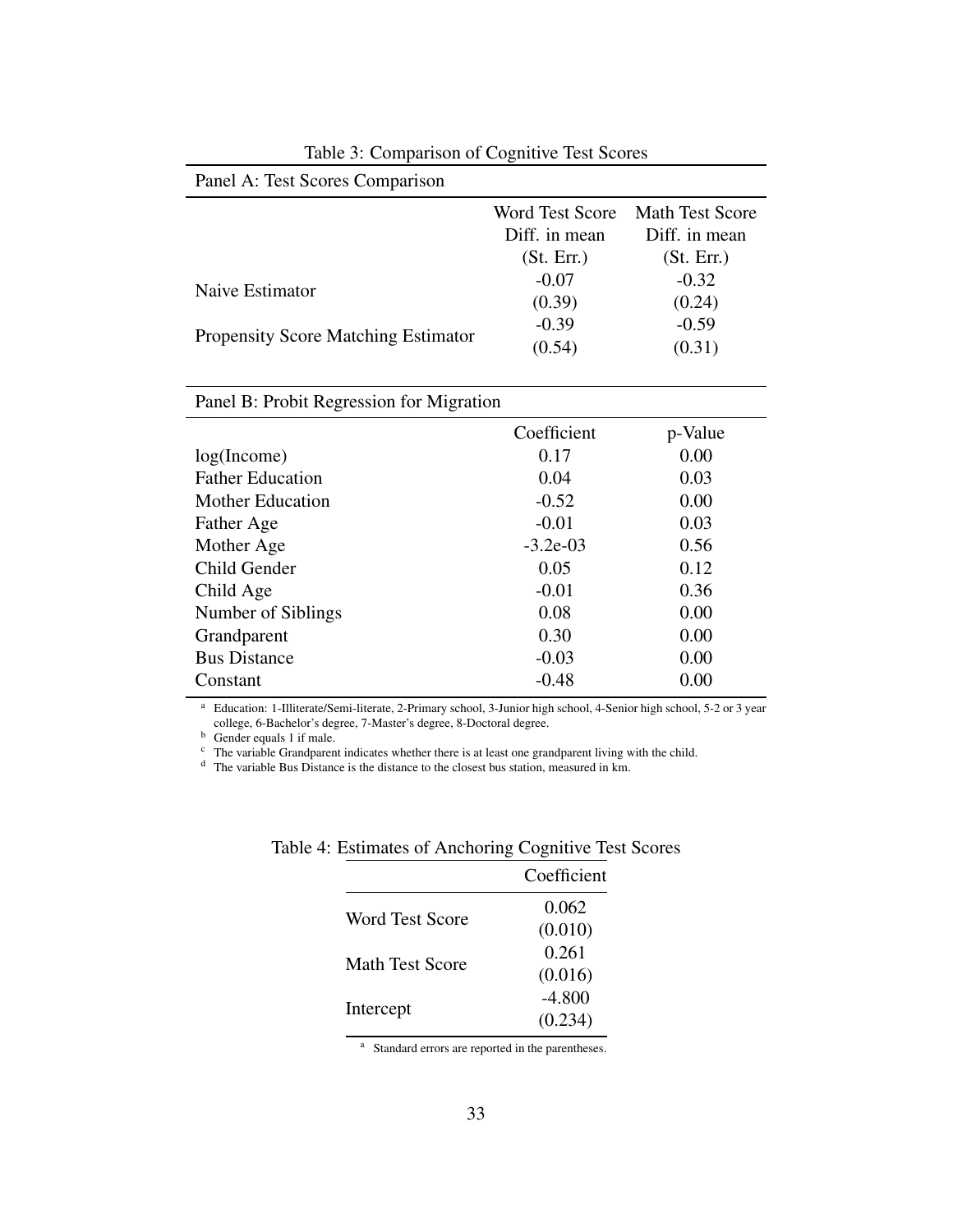<span id="page-33-0"></span>



<span id="page-33-1"></span>

| Table 5: Full Income Distribution (SO) |                                      |            |               |  |  |
|----------------------------------------|--------------------------------------|------------|---------------|--|--|
|                                        | Migrant Income<br>Non-migrant Income |            |               |  |  |
|                                        | Mean                                 | Mean       | Mean of diff. |  |  |
|                                        | (St. Dev.)                           | (St. Dev.) | (St. Err.)    |  |  |
| Non-migrant Household                  | 32425                                | 39341      | $-6916$       |  |  |
|                                        | (34744)                              | (10100)    | (465)         |  |  |
|                                        | 33937                                | 42642      | $-8705$       |  |  |
| Migrant Household                      | (4393)                               | (39361)    | (890)         |  |  |
|                                        | 32802                                | 40164      | $-7362$       |  |  |
| All Household                          | (30191)                              | (21556)    | (414)         |  |  |

<sup>a</sup> The observed income is slightly different from the one provided in Table [1](#page-30-0) because I drop observations that are not in common support  $S_Y$  in the process of estimating counterfactual income.

| $14000$ $0.1$ and income Distribution (SO) |                                   |            |               |  |
|--------------------------------------------|-----------------------------------|------------|---------------|--|
|                                            | Non-migrant Income Migrant Income |            |               |  |
|                                            | Mean                              | Mean       | Mean of diff. |  |
|                                            | (St. Dev.)                        | (St. Dev.) | (St. Err.)    |  |
| Non-migrant Household                      | 32469                             | 42616      | $-10147$      |  |
|                                            | (34811)                           | (19565)    | (497)         |  |
| Migrant Household                          | 31478                             | 43385      | $-11907$      |  |
|                                            | (13571)                           | (39870)    | (918)         |  |
|                                            | 32220                             | 42810      | $-10590$      |  |
| All Household                              | (30894)                           | (26175)    | (439)         |  |
|                                            |                                   |            |               |  |

<span id="page-33-2"></span>

|  |  |  | Table 6: Full Income Distribution (SU) |  |
|--|--|--|----------------------------------------|--|
|--|--|--|----------------------------------------|--|

<sup>a</sup> The observed income is different from the ones in Table [1](#page-30-0) and Table [5](#page-33-1) because I drop observations that are not in the common support and the support changes under different set of assumptions.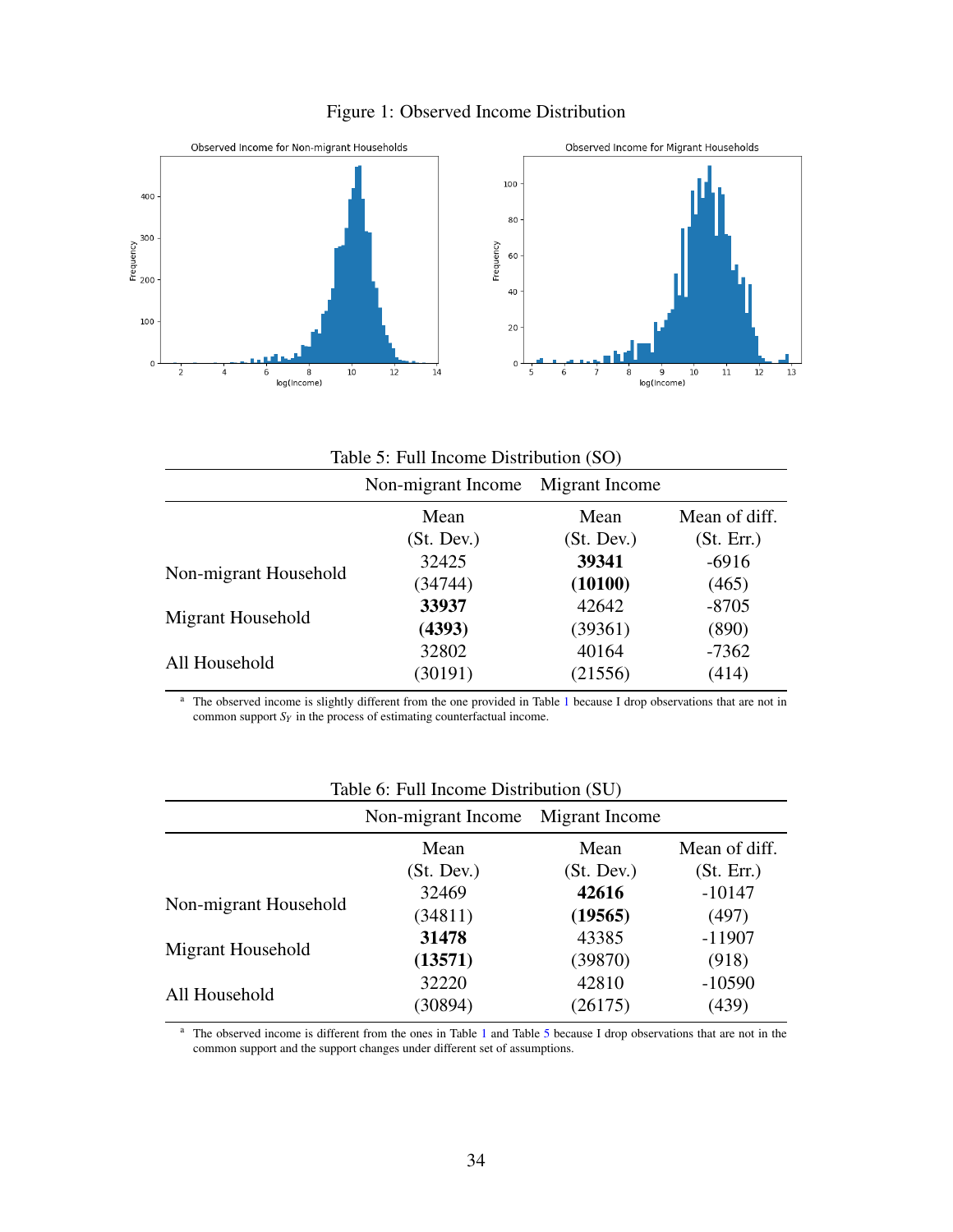<span id="page-34-0"></span>

|                      | Diff. in Mean       | St. Dev. Change |
|----------------------|---------------------|-----------------|
| Word Test Score (SO) | 0.046<br>(0.094)    | $0.7\%$         |
| Math Test Score (SO) | $0.099*$<br>(0.053) | $2.2\%$         |
| Word Test Score (SU) | $-0.11$<br>(0.095)  | $-1.5\%$        |
| Math Test Score (SU) | $0.077*$<br>(0.043) | $1.7\%$         |

Table 7: Predicted Impact of the Migration Restriction on Child Outcome

<sup>a</sup> Bootstrap standard errors based on 500 replications are reported in the parentheses.

<span id="page-34-1"></span>Table 8: Predicted Impact of the Subsidy on the Migration Rate

| Subsidy Level       | 3000 RMB    | <b>6000 RMB</b> | 9000 RMB    | 12000 RMB   |
|---------------------|-------------|-----------------|-------------|-------------|
| Migration Rate (SO) | $-0.001***$ | $-0.019***$     | $-0.051***$ | $-0.083***$ |
|                     | (0.000)     | (0.004)         | (0.006)     | (0.007)     |
| Migration Rate (SU) | $-0.001***$ | $-0.013***$     | $-0.043***$ | $-0.071***$ |
|                     | (0.000)     | (0.002)         | (0.006)     | (0.007)     |

<sup>a</sup> 1 USD = 6.77 RMB (Year 2010).

b Bootstrap standard errors based on 500 replications are reported in the parentheses.

<span id="page-34-2"></span>

Figure 2: Predicted Impact of the Subsidy on the Migration Rate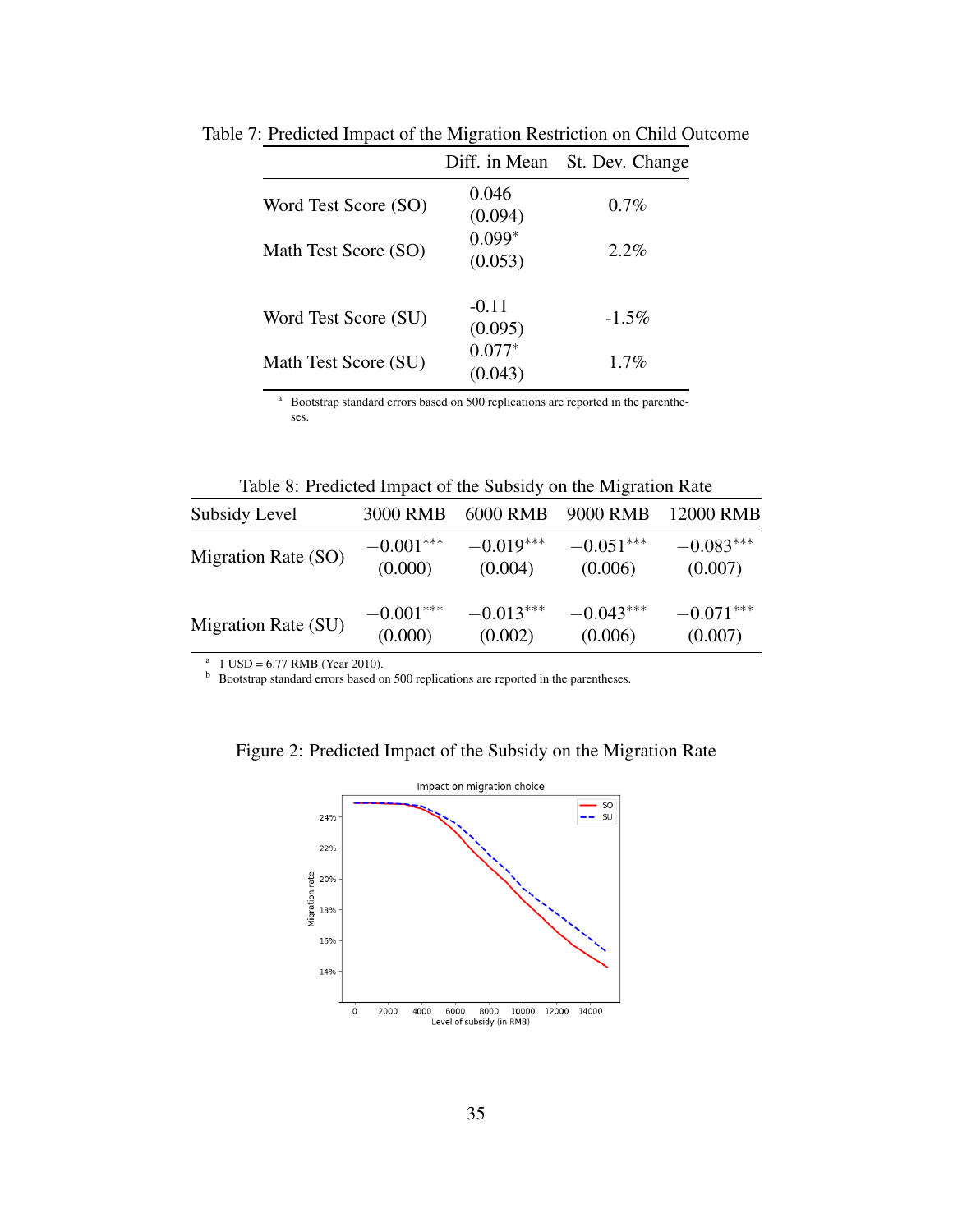| Subsidy Level                 | 3000 RMB | 6000 RMB | 9000 RMB   | 12000 RMB  |
|-------------------------------|----------|----------|------------|------------|
|                               | 0.066    | $0.126*$ | $0.182***$ | $0.222***$ |
| <b>Word Test Score</b>        | (0.081)  | (0.076)  | (0.079)    | (0.085)    |
|                               | 0.024    | 0.050    | $0.083*$   | $0.112**$  |
| <b>Math Test Score</b>        | (0.054)  | (0.056)  | (0.046)    | (0.059)    |
| Word Test Score St            | $0.8\%$  | $1.7\%$  | $2.5\%$    | 2.9%       |
| Math Test Score $St$          | $0.6\%$  | $1.1\%$  | 1.9%       | 2.5%       |
| <b>Graduation Probability</b> | $1.0\%$  | 2.1%     | $3.3\%$    | $4.2\%$    |

<span id="page-35-0"></span>Table 9: Predicted Impact of the Subsidy on Child Outcome (SO)

<sup>a</sup> 1 USD = 6.77 RMB (Year 2010).

**b** Bootstrap standard errors based on 500 replications are reported in the parentheses.

<sup>c</sup> *St* indicates scores are transformed to the standard deviation change from the mean.

| Table TV. I redicted impact of the Subsidy on Child Outcomes (SO) |                     |                  |                       |                       |
|-------------------------------------------------------------------|---------------------|------------------|-----------------------|-----------------------|
| Subsidy Level                                                     | 3000 RMB            | <b>6000 RMB</b>  | 9000 RMB              | 12000 RMB             |
| <b>Word Test Score</b>                                            | $0.024*$<br>(0.015) | 0.062<br>(0.065) | $0.144*$<br>(0.089)   | $0.272***$<br>(0.121) |
| <b>Math Test Score</b>                                            | 0.002<br>(0.021)    | 0.015<br>(0.037) | $0.051***$<br>(0.015) | $0.114*$<br>(0.063)   |
| Word Test Score St                                                | $0.4\%$             | $0.9\%$          | 2.1%                  | 3.8%                  |
| Math Test Score St                                                | $0.0\%$             | $0.5\%$          | $1.6\%$               | 3.1%                  |
| <b>Graduation Probability</b>                                     | 0.2%                | 0.7%             | $2.2\%$               | 4.7%                  |

<span id="page-35-1"></span>Table 10: Predicted Impact of the Subsidy on Child Outcomes (SU)

<sup>a</sup> 1 USD = 6.77 RMB (Year 2010).

<sup>b</sup> Bootstrap standard errors based on 500 replications are reported in the parentheses.

<sup>c</sup> *St* indicates scores are transformed to the standard deviation change from the mean.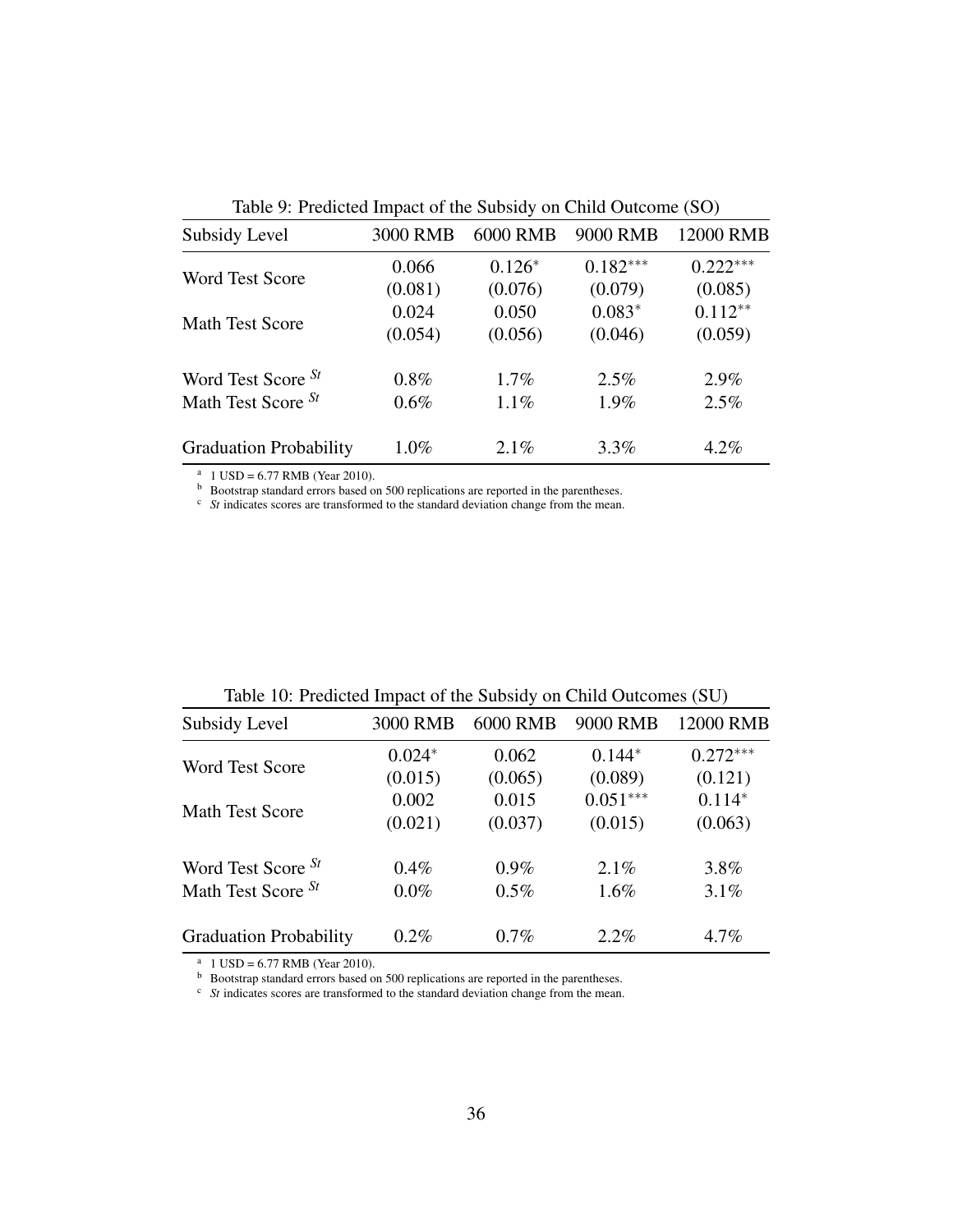

<span id="page-36-0"></span>Figure 3: Predicted Subsidy Impact on Child Outcomes Low-income Families

<span id="page-36-1"></span>

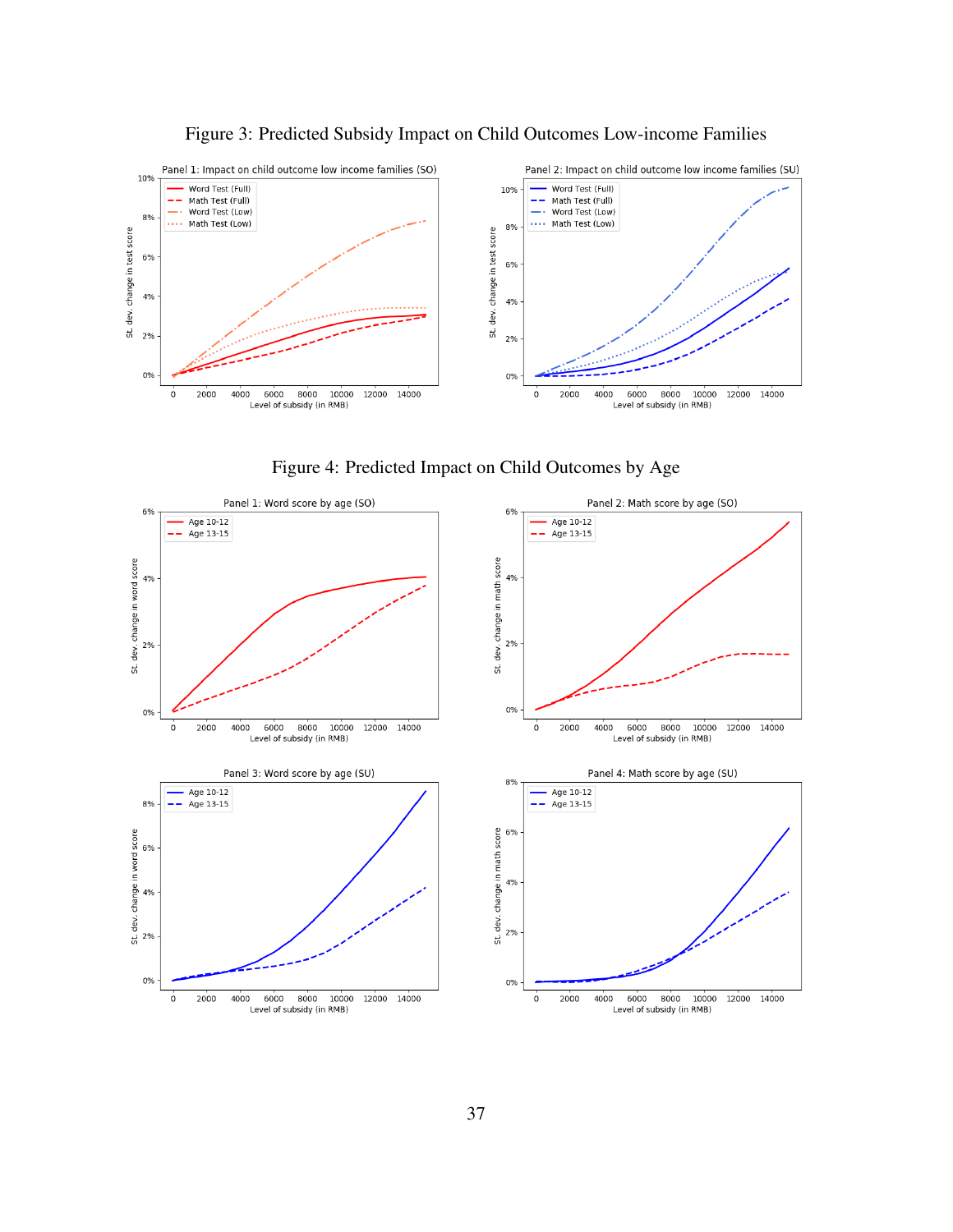

<span id="page-37-0"></span>Figure 5: Predicted Impact on Child Outcomes by Gender